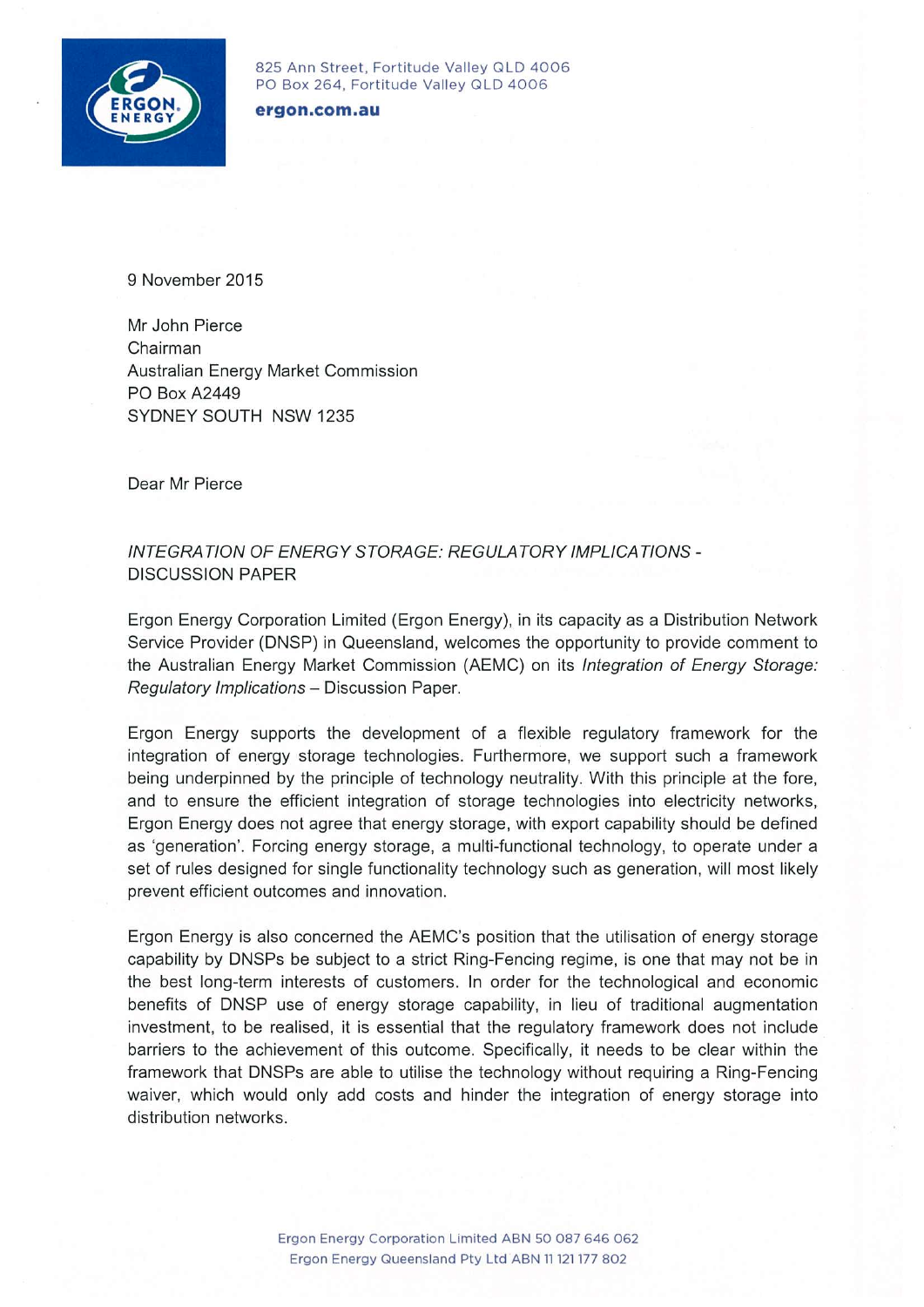Further, as outlined in our submission, there are a number of uncertainties in the market which require flexibility in the regulatory framework to enable development of new business models and market paradigms, over time, that deliver the best outcome for customers.

Ergon Energy's response to each of the questions raised in the Discussion Paper is included in the attached submission. Should you require additional information or wish to discuss any aspect of this submission, please do not hesitate to contact either myself on (07) 3851 6416 or Trudy Fraser on (07) 3851 6787.

Yours sincerely

**Jenny Doyle** Group Manager Regulatory Affairs

Telephone:  $(07)$  3851 6416 Email: jenny.doyle@ergon.com.au

Enc: Ergon Energy's submission

> Ergon Energy Corporation Limited ABN 50 087 646 062 Ergon Energy Queensland Pty Ltd ABN 11 121 177 802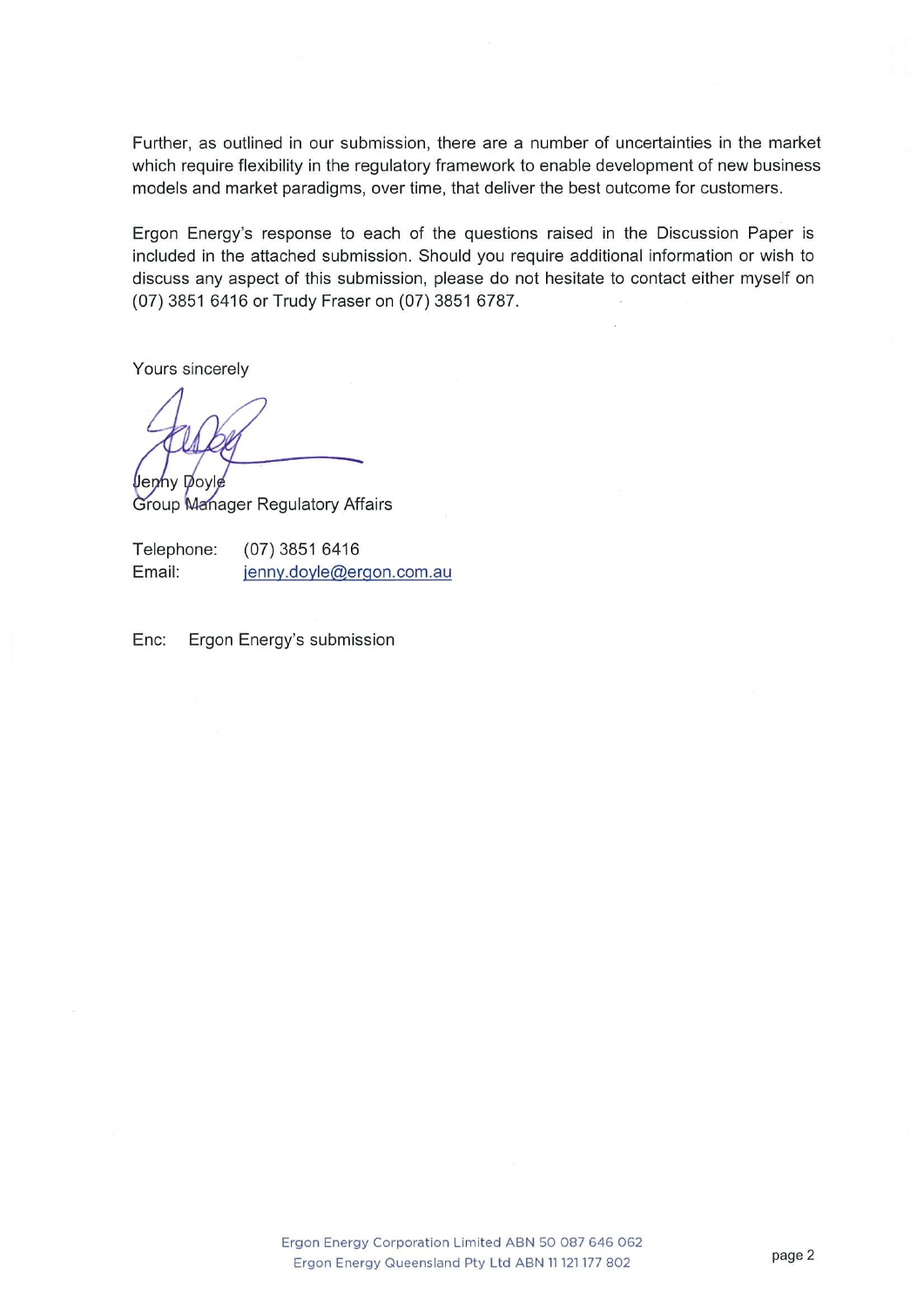

# Submission on the Integration of Energy Storage: Regulatory Implications - Discussion Paper

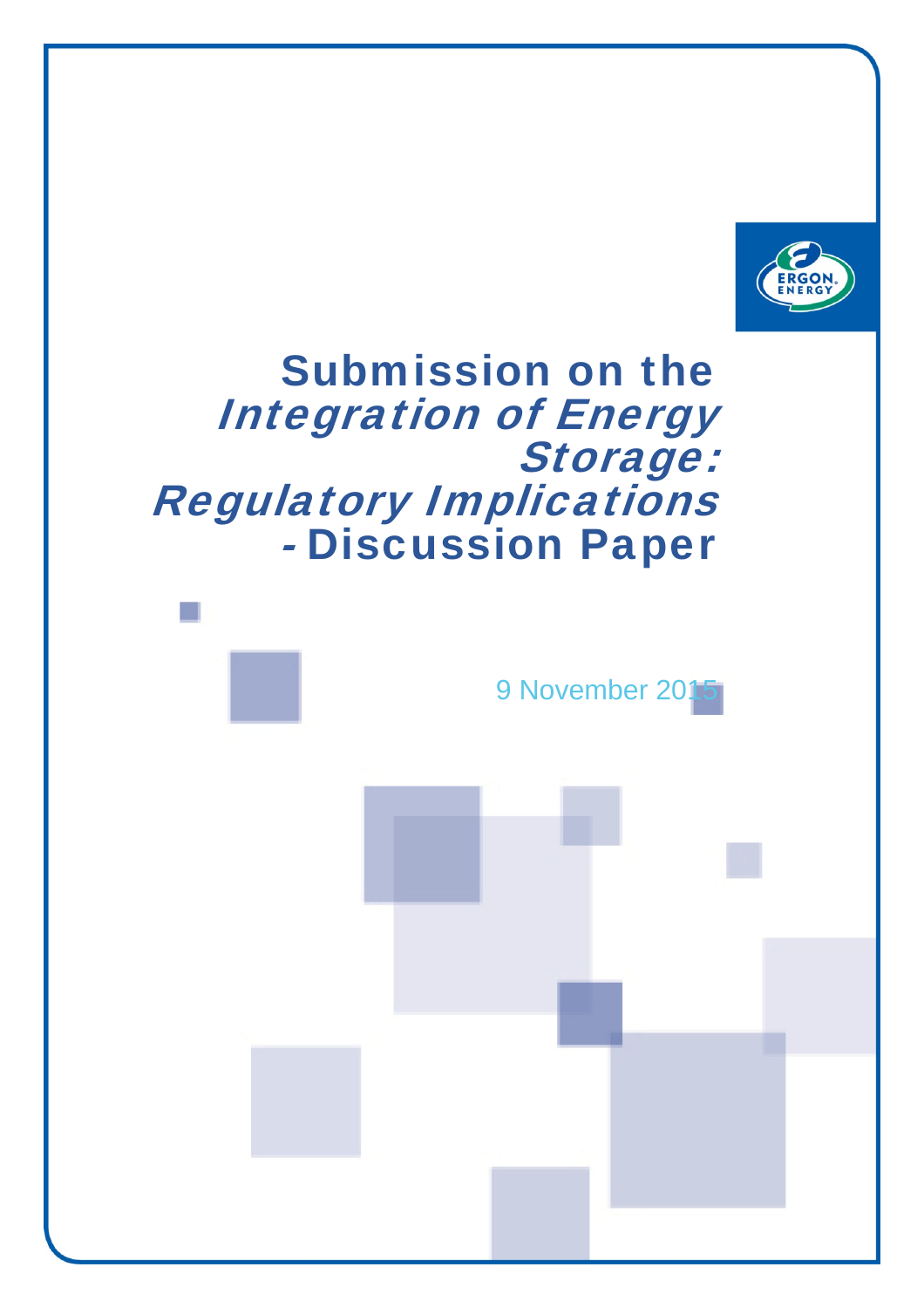# Submission on the *Integration of Energy* Storage: Regulatory Implications – Discussion Paper

### Ergon Energy

### 9 November 2015

This submission, which is available for publication, is made by:

Ergon Energy Corporation Limited

PO Box 264

FORTITUDE VALLEY QLD 4006

Enquiries or further communications should be directed to:

Jenny Doyle

Group Manager Regulatory Affairs

Ergon Energy Corporation Limited

Email: jenny.doyle@ergon.com.au

Phone: (07) 3851 6416

Mobile: 0427 156 897

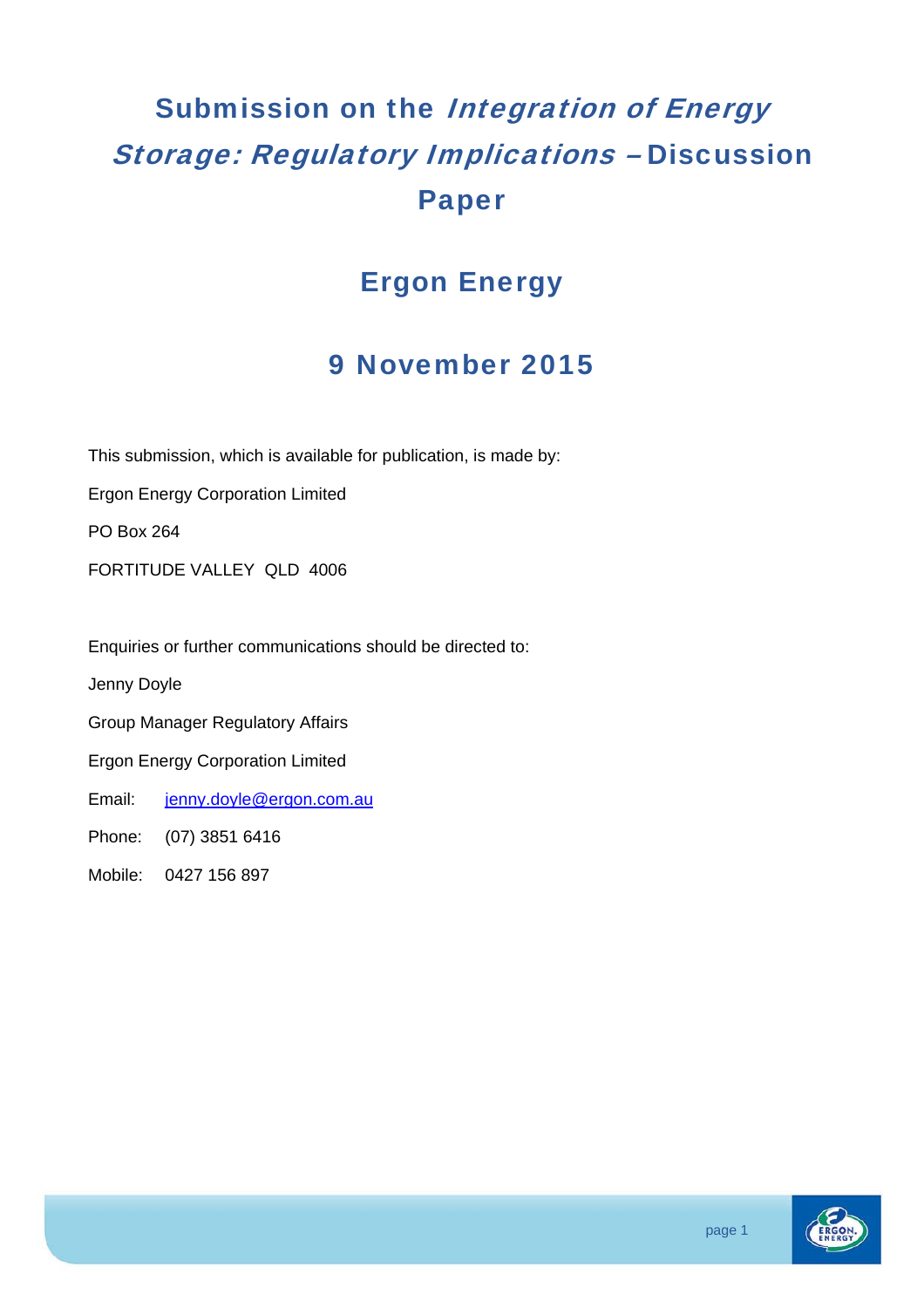## 1. Introduction

Ergon Energy Corporation Limited (Ergon Energy), in its capacity as a Distribution Network Service Provider (DNSP) in Queensland, welcomes the opportunity to provide comment to the Australian Energy Market Commission (AEMC*)* on its *Integration of Energy Storage: Regulatory Implications* – Discussion Paper (the Discussion Paper).

Over the next decade energy storage will become a key 'business-as-usual' component of the National Electricity Market (NEM) and the integration of this technology will underpin a major transformation of the sector. The Discussion Paper represents the first stage of an important process to ensure that the regulatory framework can appropriately accommodate the evolution of storage technologies in this regard.

Ergon Energy considers it essential that the principle of technology agnosticism underpins the AEMC's review and consideration of a fit-for-purpose framework into the future. At the highest level, the treatment of energy storage should be considered in the context of evolving, and related, regulatory investment and pricing frameworks. Furthermore, notwithstanding the AEMC's important role in this process, the overall framework will inherently be impacted by related guideline and policy issues, under the oversight and control of the Australian Energy Regulator (AER). As such it is imperative that the AEMC's review is not completed in isolation of these related issues.

Ergon Energy has responded to each of the questions raised in the Discussion Paper in the Attachment to this submission. Additionally, we have provided commentary below on a range of issues raised in the Discussion Paper.

Finally, as a member of the Energy Networks Association (ENA), the peak national body for Australia's energy networks, Ergon Energy supports the issues raised in the ENA's submission.

#### *Definition of energy storage*

The classification of energy storage as generation or otherwise is critical to the shaping of Australia's future energy sector. While the AEMC notes in the Discussion Paper, that an energy storage device can act as both a generator and a load, Ergon Energy considers that the capabilities of these devices extend well beyond this and as a consequence it is not appropriate to narrow their classification to these elements. For example, Ergon Energy's Grid Utility Support Systems (GUSS) program is proving energy storage can be a dynamic control device; voltage regulation device; loss support device; capacity management device; a static var compensation device; and a suitable alternative to conventional augmentation. Quite simply, an energy storage device is multi-functional, and can therefore be readily distinguished from generation technology which typically involves single functionality, being the production of energy. Consequently, Ergon Energy considers it inappropriate to apply the same National Electricity Rules (NER) definition to two completely different technologies, each with different practical applications.

In fact Ergon Energy considers that to define energy storage as 'generation' will restrict the efficient integration of storage into the electricity network and will also restrict future innovation in response to new market paradigms. This is because a reformist technology will be required

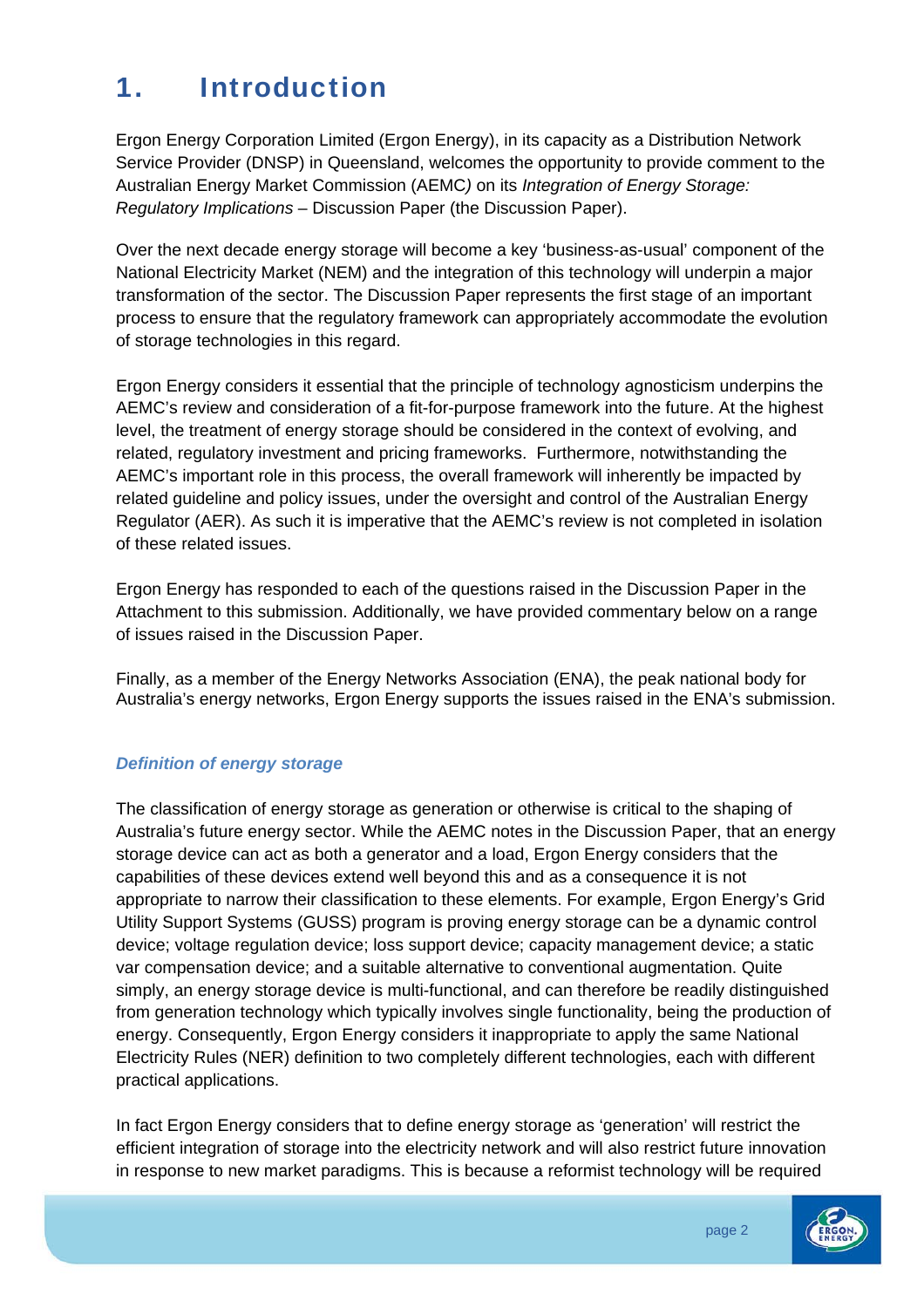to function within the bounds of a decades old regulatory framework that was designed for an era of traditional 'generation' and 'poles and wires', not to accommodate or enable a multifunctional device that will cross between a host of different regulatory frameworks, including though not limited to, generation, load, engineering, augmentation and asset base maintenance. The application of an existing definition to energy storage to enable the technology to be accommodated within the existing regulatory framework will not drive the genuine reform of the market and the regulatory framework supporting it, that is essential to creating transactive electricity networks. As such, Ergon Energy strongly recommends that a new specific definition for energy storage is inserted in the NER.

#### *Development of appropriate Ring-Fencing guidelines*

In order for DNSPs to efficiently plan and deploy energy storage as part of delivering a safe, reliable, prudent and efficient network service, it is essential that any applicable Ring-Fencing Guidelines provide sufficient clarity in this regard. To the extent the AEMC still considers that energy storage devices are generators, a requirement for a DNSP to seek a Ring-Fencing waiver from the AER prior to deployment of such devices for network support and related purposes will represent an additional burden.

It is imperative that consideration be given to minimising Ring-Fencing restrictions on a DNSP owning and/or operating generation/storage for this purpose so as to not impede its use. Specifically, the use of generation or storage to provide network support and quality and reliability of supply services, must be distinguished from other forms of generation that are entered into solely for commercial gain. Ergon Energy proposes that there should be no requirement under the Ring-Fencing Guidelines for DNSPs to apply for a waiver to own and/or operate a generator or storage for genuine network support and related purposes such as voltage stabilisation.

#### *Behind the meter storage*

Ergon Energy supports the AEMC's contention that customers should be able to control and choose their behind the meter storage solutions. However, in preventing DNSPs from operating entirely in this space, the AEMC runs the risk of supersizing the 'battery storage network' and the grid, resulting in sub-optimal regulatory outcomes. Further, such an outcome will also likely prevent elements of Ergon Energy's customer base from obtaining the benefits of storage technologies.

Preliminary analysis of load data undertaken by Ergon Energy indicates that market load profiles can be smoothed and even flattened utilising relatively small two kilowatt (kW) sized batteries situated behind the meter; reducing peak demand and thus costs for all customers.

However, within a storage market framework that prevents DNSPs from engaging in activities behind the meter, it should not be assumed that DNSP access to household storage could be contracted from customers via an efficient price signal, as low take-up rates of air-conditioning demand response programs demonstrate. Under the AEMC's proposed model, DNSPs will be able to install battery storage for augmentation / network reliability purposes. In not being able to operate behind the meter, the combined investment of networks and customers in storage solutions will likely create significant market and economic inefficiencies and cost duplication

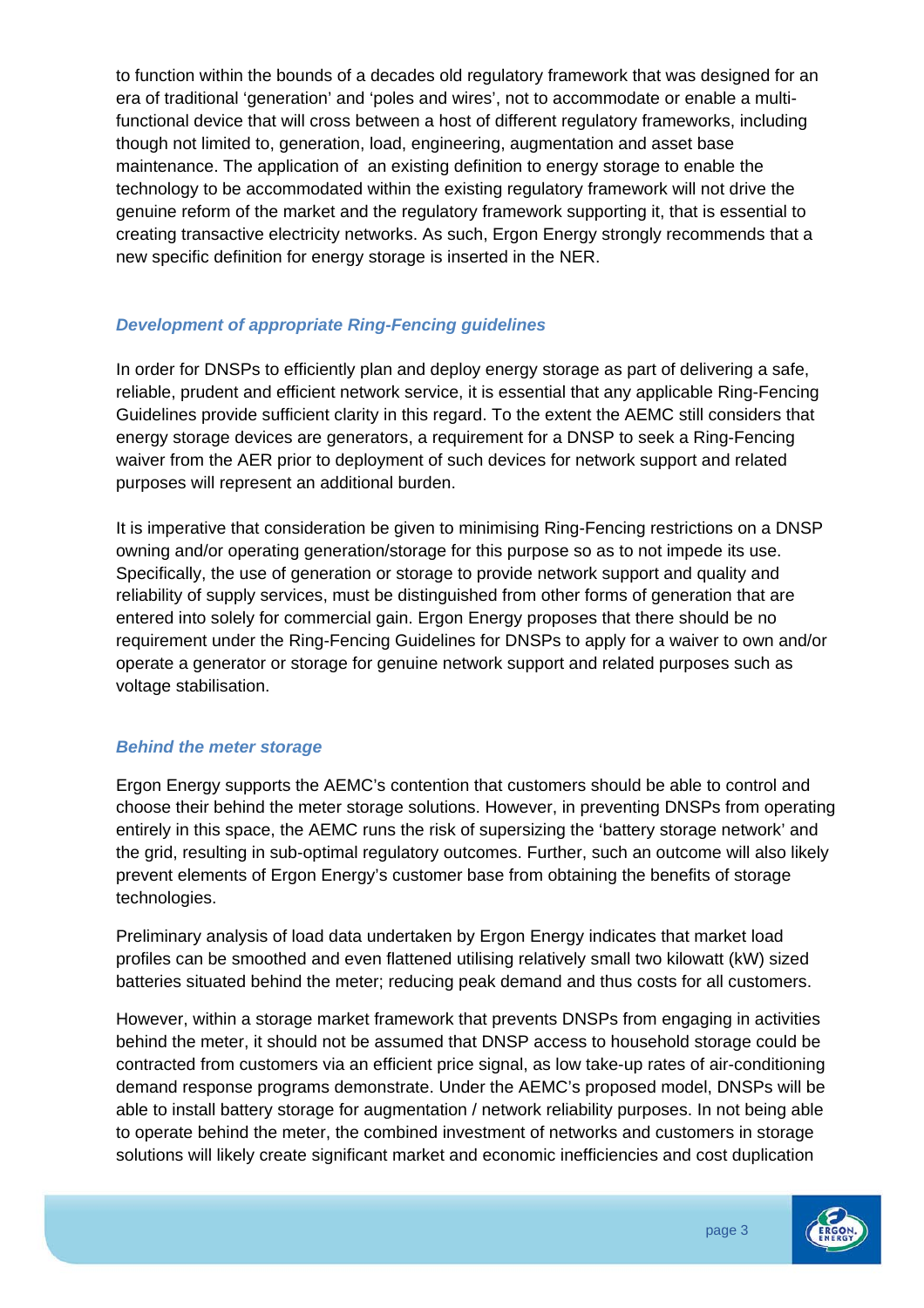(as demonstrated in the example below). DNSP costs will be shared across the entire customer base, with those that are not able to take advantage of new energy solutions, such as tenants and low income households, being most impacted.

Example:

*A transformer on the network is reaching capacity and requires an additional 500kW. With 2500 customers connected to the feeder lines, 250 2kW storage systems at the premise level would deliver the necessary augmentation. Flexibility is required to determine the most efficient model as the market develops over the short term. Specifically:* 

- *Could a DNSP contract with 12.5 per cent of this customer base to deliver the capacity needed, and is this solution more efficient than a solely network based investment?*
- *When the constraint is identified, could a DNSP invest in increasing the size of new customer storage connections?*
- *What guarantee is there that the 12.5 per cent uptake required via a price signal will be achieved to deliver an outcome that is the most efficient for the entire customer base?*
- *How much will this uptake be hindered by the premium, 44c jurisdictional solar feedin tariff (FiT)? Specifically, it is extremely unlikely that customers who currently have access to this FiT would be willing to install energy storage on the basis that it will render them no longer eligible for the FiT.*
- *And importantly, will customers install storage devices that have surplus capacity the DNSP is unable to access, and must then duplicate this infrastructure at the network level?*

Fundamentally, there are too many unknown quantities such as cost, uptake, storage efficiency, network benefits etc., to effectively determine market rules today, that will not restrict innovation and enable the development of new market paradigms that will drive the most efficient outcomes. This is particularly apparent for Ergon Energy's rural and remote customer base. Preventing Ergon Energy from operating behind the meter is these areas will likely hinder our customers from accessing the benefits of energy storage technologies, as many such regions will most likely be an uneconomic market for the private sector due to costs associated with the provision of services in these areas. Ergon Energy is of the view that these issues cannot be resolved with any certainty at this point in time. However, we support the technologically agnostic approach being taken by the AEMC as an important foundation in this regard.

In addition to the issues raised above, Ergon Energy also envisages impacts on the future development of micro-grids and associated distributed generation capabilities. This is illustrated in the scenario below:

*A greenfield housing estate is constructed to be supplied via a micro-grid using solar photovoltaics and storage to deliver 90 per cent of premises' energy needs. A connection to the electricity network provides the remaining 10 per cent along with some support capacity if the solar resource does not reach the demand required. Growth of the estate and an increase in demand at the premise level requires augmentation of the connection line. Potentially this occurs due to an under-forecast from the developer regarding the microgrid's peak demand requirement. The installation of additional distributed generation and* 

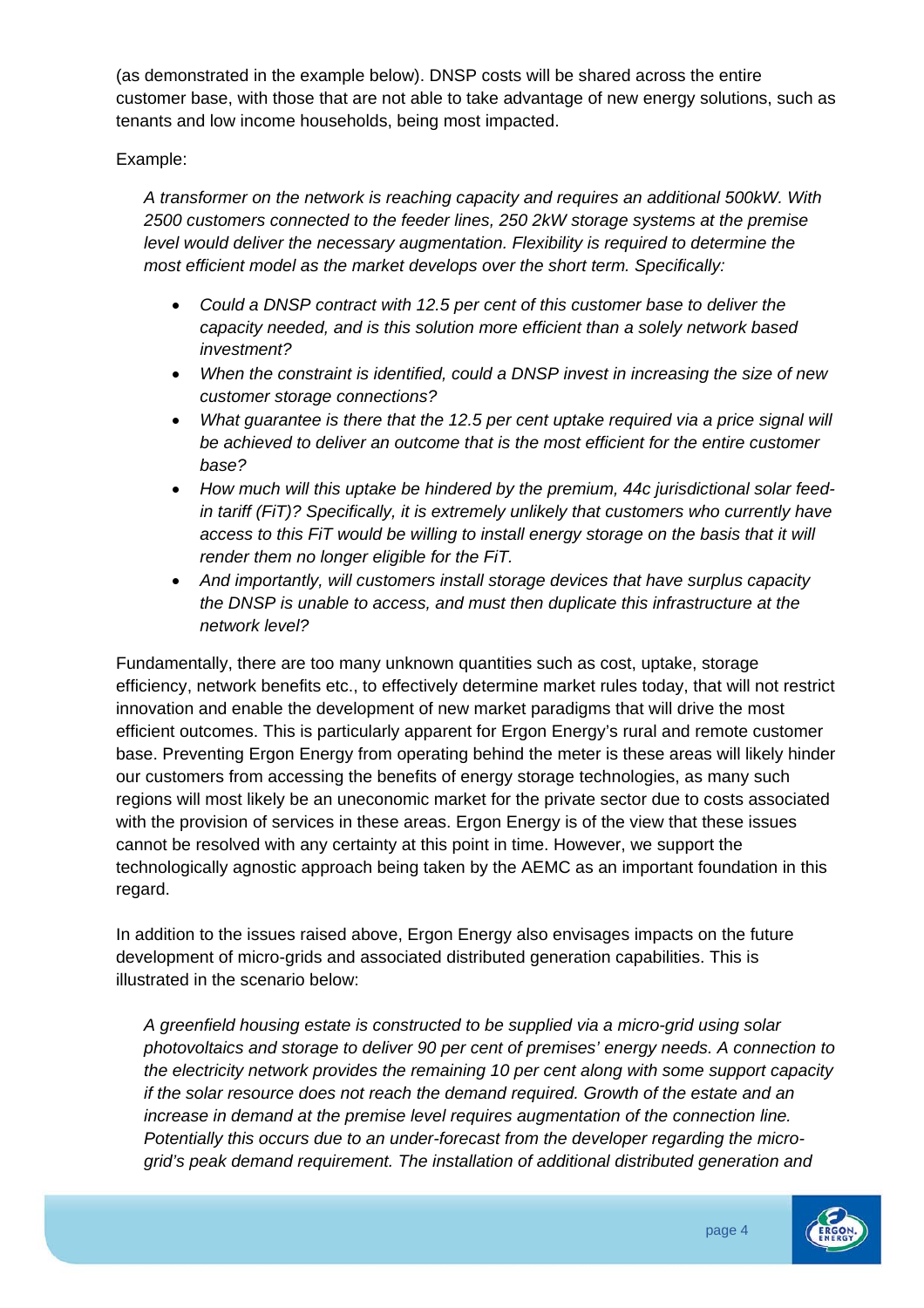*storage is more economic than traditional augmentation. The existing customer base is not willing / able to invest in additional capacity via the un-regulated market.* 

#### *Application of Australian Standards*

Ergon Energy disagrees with the suggestion that Australian Standard (AS) 4777 would provide too much 'control' to DNSPs. The paper states that "any energy storage system connected via a grid-connected inverter may need to be compliant with the revised AS4777, and may therefore be subject to a level of control over the inverter by the DNSP."

Ergon Energy would like to clarify that AS4777 does not require Demand Response Enabling Device (DRED) control modes other than Demand Response Mode Zero (DRM0). DRM0 is essential as it allows for disconnection for safety reasons, if doing so is required to perform works on the network, or is required by the Australian Energy Market Operator (AEMO).

All other control provisions in AS4777 do not provide DNSPs control over the inverter, but rather provide the customer with a choice as to whether to participate in a demand control program offered by either the DNSP or another party. Having this capability built into the inverter at very minimal cost upfront (mostly via software capabilities) means consumers will not have to invest more capital on specific products or add-ons, if they seek demand control options in the future.

All Demand Response Modes apart from DRM0 are "should" and not "shall" statements, meaning there is no requirement for the inverter to have the respective capability. The DRED capability should actually be viewed as a positive provision as it offers a standardised means of control (whether by a DNSP or another party) in order to deliver lower cost solutions to unlocking additional value streams, as opposed to proprietary solutions. Indeed, Ergon Energy is not aware of any DNSP that requires control of Micro Embedded Generators (Micro EGs) or Embedded Generators (EGs) (>30kW to 5 megawatts (MW)) unless it is directly being used for network support and therefore is receiving network support payments for the value it provides.

#### *Connections*

Ergon Energy supports the utilisation of existing Micro EG and EG connection processes for the connection of battery storage systems as these processes are based around AS4777: *The Grid connection of energy systems via inverters*, which is also the basis for the connection of energy storage devices. However, these processes and AS4777 will likely require updating to accommodate energy storage, and any such review could integrate a new definition of energy storage, that takes account of its multi-functional capabilities.

A connection agreement with the DNSP is essential in order to ensure the connection meets the relevant connection standards as stipulated by the DNSP to ensure a safe and reliable connection. This is because energy storage, particularly in aggregation, represents the capability to significantly disrupt the operation of electricity networks and cause capacity, voltage and frequency disturbances outside legislated or safe operating ranges. This includes the instigation of outages if aggregated loads are switched to charge at peak periods. It is

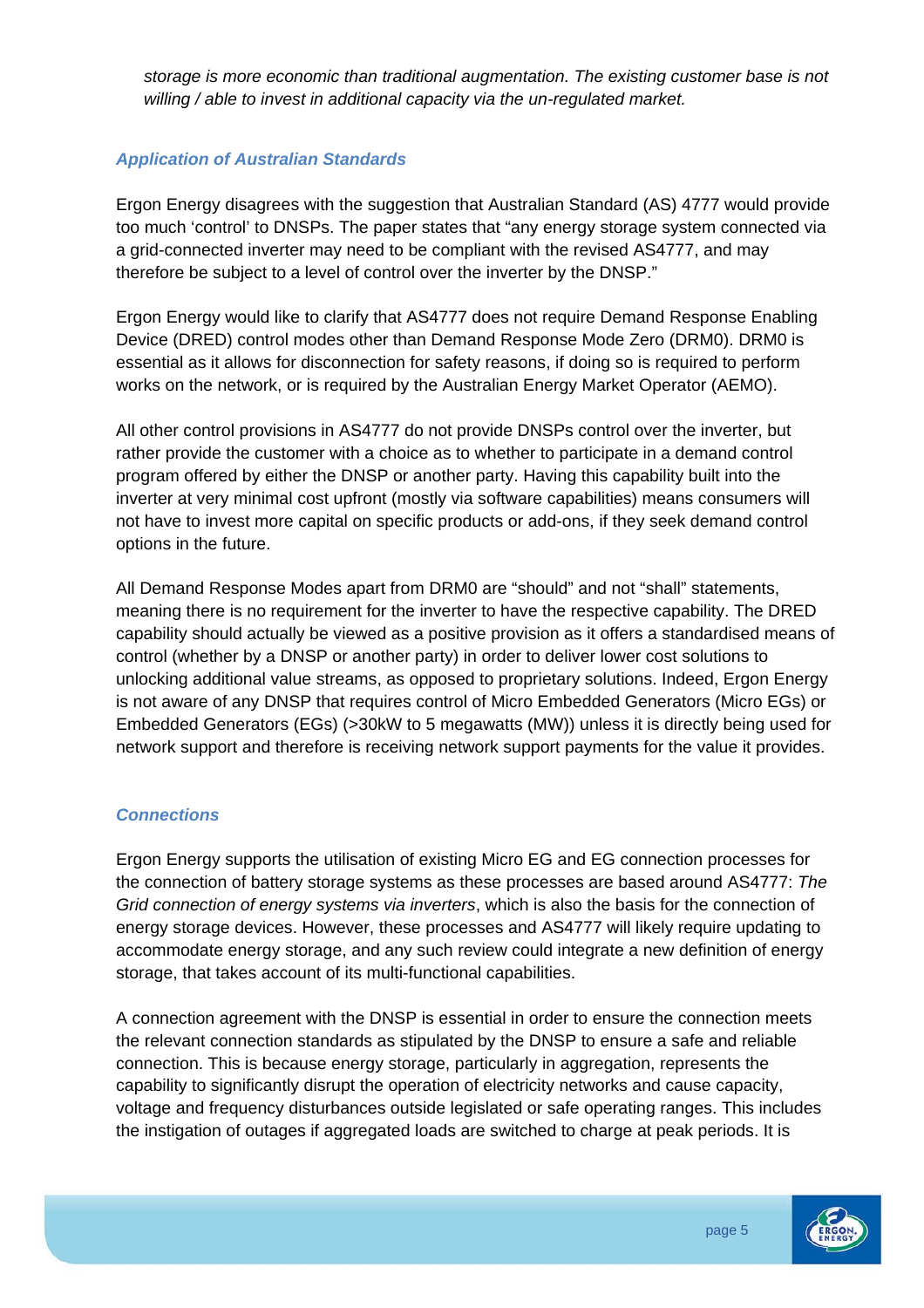noted that this risk could be exacerbated where 'gentailers' use storage load to influence spot prices.

It also important to note that even non-export storage (i.e. for household consumption only) like non-export generation (e.g. solar PV), has the potential to disrupt the operation of electricity networks and cause capacity, voltage and frequency disturbances outside legislated or safe operating ranges. Requirements should be in place to submit to the formal connections process prior to connection and installation.

DNSPs must be provided visibility regarding aggregated loads and locations, potentially by the development of a national guideline stipulating load management standards (such as visibility, capacity and ramp up limitations). Such a guideline could be separately classed across central business district, urban, rural and isolated regions to enable market benefits as determined by capacity in various regions.

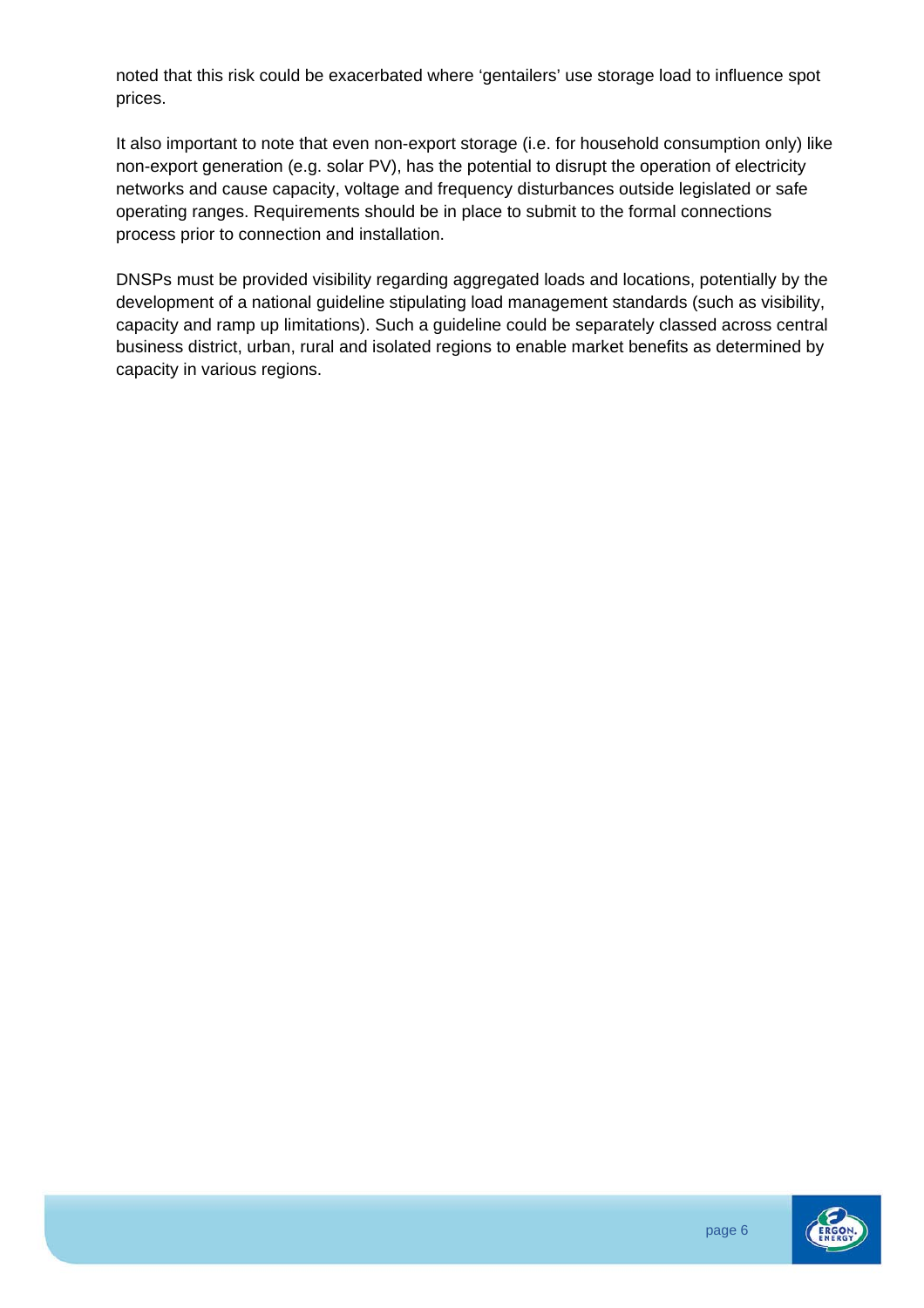| <b>Consultation Paper Feedback Questions</b><br>1. Purpose and scope                                                                                      | <b>Ergon Energy Comment</b>                                                                                                                                                                                                                                                                                                                                                                                                                                                                                                                                                                                                                                                                                                                                                                                                                                                                                                                                                                                                                                                                                    |
|-----------------------------------------------------------------------------------------------------------------------------------------------------------|----------------------------------------------------------------------------------------------------------------------------------------------------------------------------------------------------------------------------------------------------------------------------------------------------------------------------------------------------------------------------------------------------------------------------------------------------------------------------------------------------------------------------------------------------------------------------------------------------------------------------------------------------------------------------------------------------------------------------------------------------------------------------------------------------------------------------------------------------------------------------------------------------------------------------------------------------------------------------------------------------------------------------------------------------------------------------------------------------------------|
| Do stakeholders agree that the appropriate<br>scope for the AEMC's work is the NEL and the<br>NER as they relate to the integration of energy<br>storage? | Yes. The National Electricity Law and the NER establish the regulatory framework that<br>underpins the operation of the NEM, and apply in the majority of Australian jurisdictions. As<br>such Ergon Energy agrees it is appropriate that the focus of the AEMC's work be centred on<br>these instruments, which will be critical to the appropriate regulation of this evolving market.                                                                                                                                                                                                                                                                                                                                                                                                                                                                                                                                                                                                                                                                                                                       |
| Are there elements of the current consumer<br>protection framework that need to be reviewed<br>in relation to the penetration of energy storage?          | As noted in the Discussion Paper it is essential that there are adequate consumer<br>protections in place to protect consumers of energy storage products in what will likely be a<br>rapidly evolving competitive market. While Ergon Energy appreciates that there is work<br>being undertaken by the Council of Australian Governments - Energy Council and the<br>Australian Energy Regulator (AER) in this space, a review of the adequacy of consumer<br>protections under the National Energy Customer Framework may be required at some stage<br>in the future to ensure that there are no gaps in the overall framework.                                                                                                                                                                                                                                                                                                                                                                                                                                                                              |
| Are there jurisdictional and sub-jurisdictional<br>instruments relevant to energy storage that the<br>AEMC should also consider?                          | Considering the view expressed in the Discussion Paper that any system which exports<br>electricity to the grid is a generating system, Ergon Energy considers that the AEMC should<br>also consider the impacts of jurisdictional electricity legislation (Act and Regulations). For<br>example, in Queensland the Electricity Act 1994 and Electricity Regulation 2006 include<br>provisions governing connection of generators to the network, including a head of power for<br>imposing conditions on such connections, for securing the safe and stable parallel operation<br>of the supply network and the generating plant. Furthermore, it is essential to ensure that<br>the mass uptake of energy storage devices occurs with adequate regard for safety and with<br>the necessary protections in place. Consequently, jurisdictional instruments such as<br>Queensland's Electricity Safety Act 2002 and Electrical Safety Regulation 2013 should also<br>be considered, to ensure that any changes to the overarching national framework are made<br>in consideration of these related frameworks. |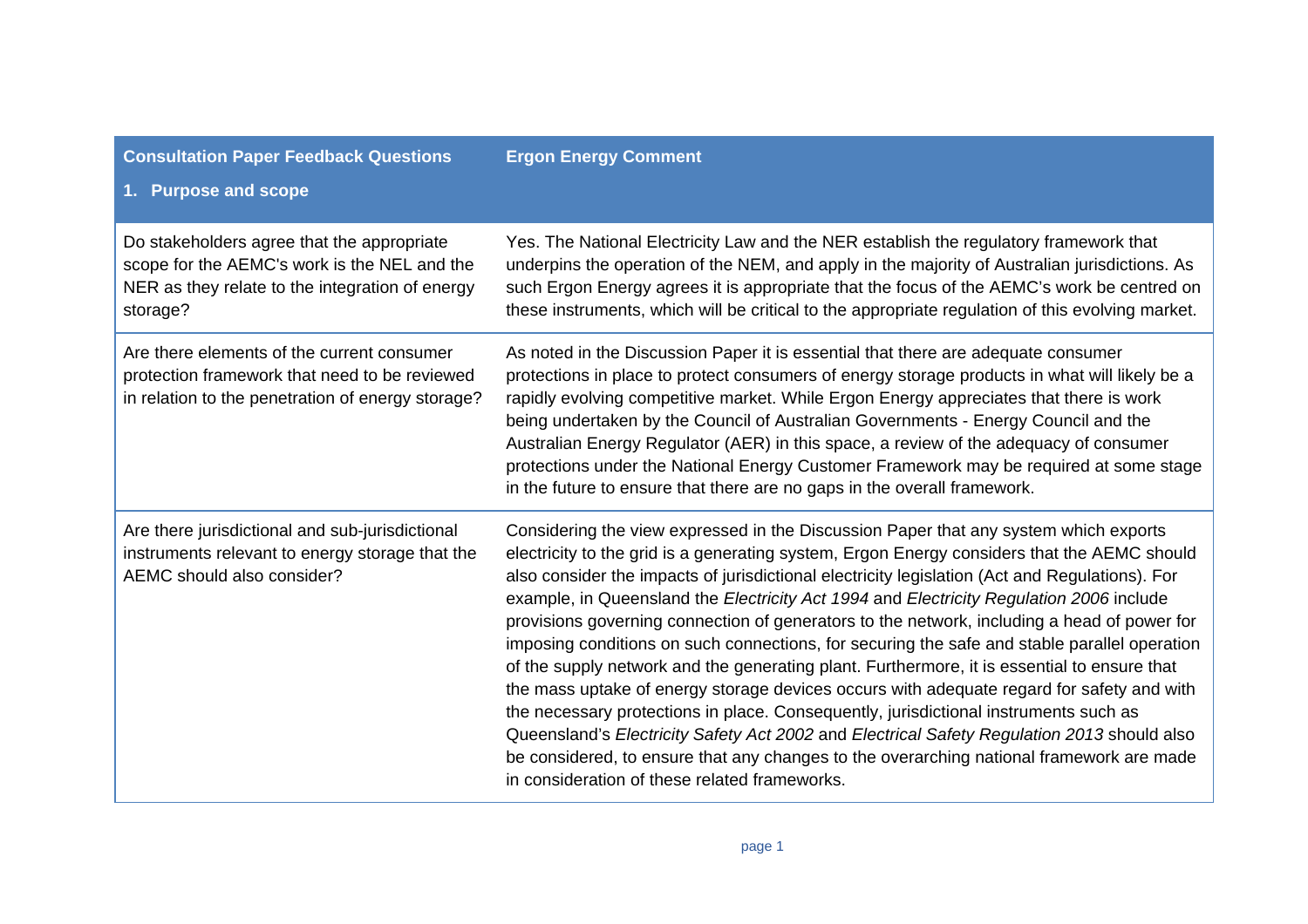### **2. End users and aggregators using storage 2.1 Connection processes**

| Connection processes are new and still being<br>implemented. Do you anticipate any issues with<br>the connection process associated with<br>storage? | Ergon Energy agrees that the connection of energy storage devices could reasonably be<br>captured under the existing Micro EG connection processes. As noted in the Discussion<br>Paper, existing connection offers for Micro EGs do not explicitly address any separate<br>requirements or technicalities of energy storage devices, including any retrofitting of<br>connected micro-embedded generators. However, Ergon Energy's preference would be for<br>existing connection processes to be amended, which could include provisions to manage a<br>new definition of energy storage, rather than a new suite of processes be developed specific<br>to energy storage devices. As noted, despite the AEMC's indication in the Discussion Paper<br>that in order to be considered a 'generator' an energy storage system must 'export electricity<br>to the grid', Ergon Energy recommends that for the purposes of the connection process,<br>consideration be given to extending the scope of when an energy storage device is<br>considered a generator and as such cannot be connected to a DNSP's network without their<br>consent. This is because battery storage will still export small amounts of energy to the grid<br>for periods as the systems are imperfect at responding in sufficient time to prevent this<br>export from occurring. Further, by virtue of the fact that the premise to which the non-export<br>system is connected, is grid connected, there is necessarily the potential for network<br>disruption as a consequence of variations in load profiles (unless of course the storage<br>system is on a completely closed, non-grid connected circuit). |
|------------------------------------------------------------------------------------------------------------------------------------------------------|--------------------------------------------------------------------------------------------------------------------------------------------------------------------------------------------------------------------------------------------------------------------------------------------------------------------------------------------------------------------------------------------------------------------------------------------------------------------------------------------------------------------------------------------------------------------------------------------------------------------------------------------------------------------------------------------------------------------------------------------------------------------------------------------------------------------------------------------------------------------------------------------------------------------------------------------------------------------------------------------------------------------------------------------------------------------------------------------------------------------------------------------------------------------------------------------------------------------------------------------------------------------------------------------------------------------------------------------------------------------------------------------------------------------------------------------------------------------------------------------------------------------------------------------------------------------------------------------------------------------------------------------------------------------------------------------|
| Do connection processes represent a barrier to<br>storage? If so, what specifically is the issue?                                                    | Notwithstanding the potential market benefits to be derived through the integration of energy<br>storage devices, there remains the potential for energy storage devices to disrupt the<br>operation of the network, e.g. through capacity, voltage and frequency disturbances or<br>network outages. As such Ergon Energy considers that the connection processes should be<br>viewed as a necessity, rather than a barrier to storage. In this regard we note that the<br>connections framework under the NER provides for simplified connection processes where<br>the level of risk associated with a particular connection type is reduced.                                                                                                                                                                                                                                                                                                                                                                                                                                                                                                                                                                                                                                                                                                                                                                                                                                                                                                                                                                                                                                           |
| Should DNSPs be required to have a<br>connection offering that separately addresses                                                                  | As noted earlier in this submission, Ergon Energy considers that existing connection<br>processes for Micro-EG connections could reasonably be applied and/or adapted to cover                                                                                                                                                                                                                                                                                                                                                                                                                                                                                                                                                                                                                                                                                                                                                                                                                                                                                                                                                                                                                                                                                                                                                                                                                                                                                                                                                                                                                                                                                                             |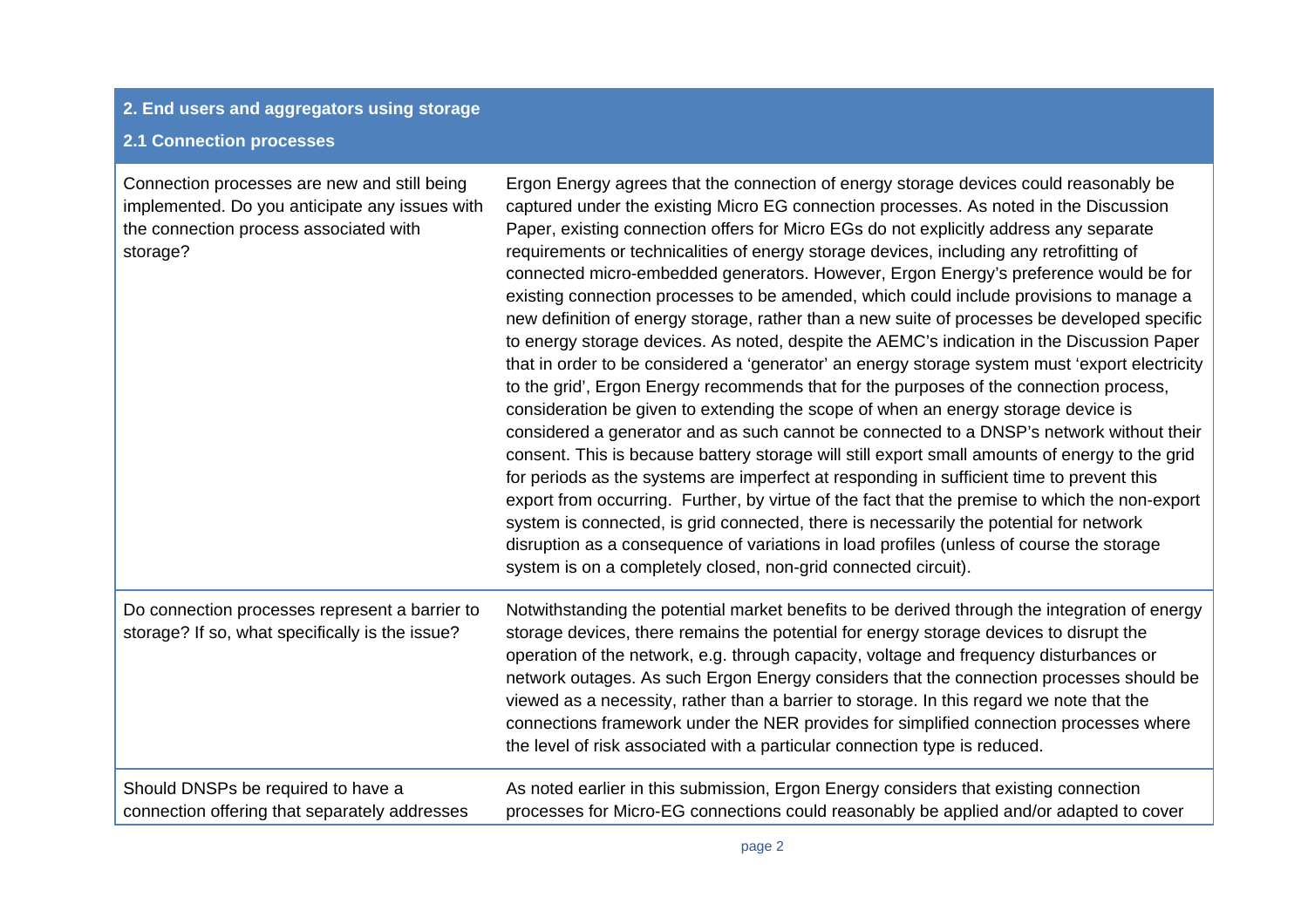| the connection of micro storage capability?                                                                                                                               | the connection of energy storage devices. As such, Ergon Energy does not consider there is<br>a need for a separate offering to address the connection of storage capability. In fact we<br>consider that the development of a separate connection process for energy storage devices<br>would represent unnecessary duplication and result in unnecessary costs to both industry<br>and customers. Furthermore, in the majority of instances energy storage will be coupled<br>with generation (either via the same inverter or in parallel to a generator), will share the<br>same connection assets, control mechanisms and protection, and will feed into the same<br>circuits. On this basis, Ergon Energy considers it would be extremely difficult to separate out<br>the processes. |
|---------------------------------------------------------------------------------------------------------------------------------------------------------------------------|---------------------------------------------------------------------------------------------------------------------------------------------------------------------------------------------------------------------------------------------------------------------------------------------------------------------------------------------------------------------------------------------------------------------------------------------------------------------------------------------------------------------------------------------------------------------------------------------------------------------------------------------------------------------------------------------------------------------------------------------------------------------------------------------|
| Do connection costs represent a significant<br>barrier to storage? If so, what specifically is the<br>issue?                                                              | Ergon Energy does not consider that connection costs represent a significant barrier to<br>storage. Specifically, we note that connection costs are regulated and approved by the AER,<br>meaning protections are already in place to ensure customers are paying a fair and<br>reasonable price for connection to the grid.                                                                                                                                                                                                                                                                                                                                                                                                                                                                |
| Would a separate industry standard for the<br>connection of small or micro storage assets to a<br>distribution network be appropriate? If so, what<br>should be included? | No. As an energy storage device will connect to the network via an AS4777 inverter, then<br>from network connection / technology neutrality perspectives, battery storage can be<br>managed under the existing Micro EG connections processes, as an AS4777 inverter is the<br>same manner in which a Micro EG connects to the network. . Further still, given storage also<br>has the ability (like some generation sources) to supply a disconnected load during loss of<br>grid supply, this capability is also covered under the definition and function of "Multi Mode<br>Inverters" in AS4777.2-2015 and DR AS4777.1-2013 (with final version of part 1 expected<br>mid 2016).                                                                                                        |
|                                                                                                                                                                           | A separate standard would result in the removal of technology neutrality, which could<br>actually be to the detriment of storage uptake. A separate process would also result in a<br>slow and complex connection process, leading to duplication of effort and cost overlap.<br>Consequently, rather than an entirely separate standard and process, the combined Micro<br>EG standard should be updated, if and as required, to include clauses relevant to storage<br>capabilities.                                                                                                                                                                                                                                                                                                      |
|                                                                                                                                                                           | Finally, in support of our position regarding the absence of any need for an additional<br>industry standard, Ergon Energy makes reference to the joint Ergon Energy / Energex<br>connection standard for Micro EG Units (which at time of responding was undergoing                                                                                                                                                                                                                                                                                                                                                                                                                                                                                                                        |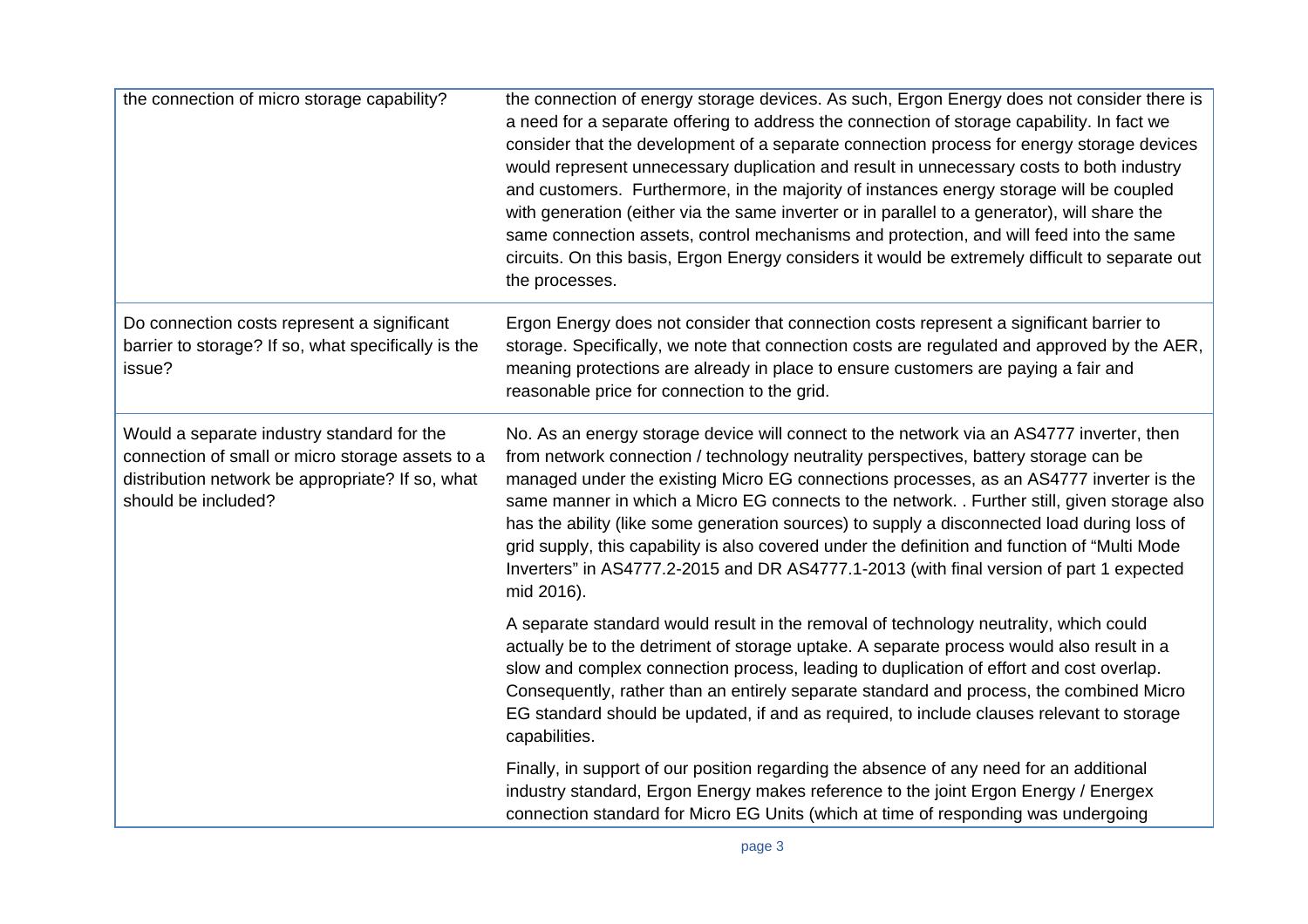review) and AS4777.2-2015; each of which support that from a connection perspective there is overlap between energy storage and generation.

#### **2.2 Retailer authorisation and aggregator registration**

Do storage systems have characteristics, either individually or in aggregate, that mean regulation through the retail exemptions framework set out above is inappropriate for the relevant value stream? For example, there is no limit on the number or size of generating units a small generation aggregator can aggregate and so sell into the wholesale market. Does this present a concern?

Aggregating parties would be required to register with AEMO if they intend to participate in the NEM. Will this provide any kind of barrier? Yes. Aggregators will have the ability to control considerable amounts of energy for release into the grid, which could cause challenges for AEMO, and / or the transmission / distribution network providers if the stored energy is within a single network zone (such as a distribution feeder). The control issues include not just managing any sudden export of large amounts of energy, but also this export occurring with a lack of ramp up / down, as happens with base load generation.

The requirement to register with AEMO should not create a barrier. Registration is vital to manage the potential for energy storage devices to cause disruptions on electricity networks, such as those outlined above. Registration is also important to ensure a level playing field for all market participants (e.g. equal sized generators and retailers), as well as for accurate reporting at a system level.

#### **2.3 Standards for the installation, connection and operation of storage devices**

Does standard AS4777 represent a potential barrier to the deployment of storage by providers other than networks? What elements of the standard are problematic?

Please refer to earlier comments which suggest there is no need to develop a separate industry standard for the connection of small micro storage assets. Overall the new AS4777.2-2015 and the proposed DR AS4777.1-2013 are extremely well developed Standards that make use of standard inverter capabilities in a manner that actually facilitates greater Micro-EG,EG and in-turn energy storage connections (for as noted these process are based on AS4777: *The Grid connection of energy systems via inverters)*, by addressing concerns around safety, protection, and operation.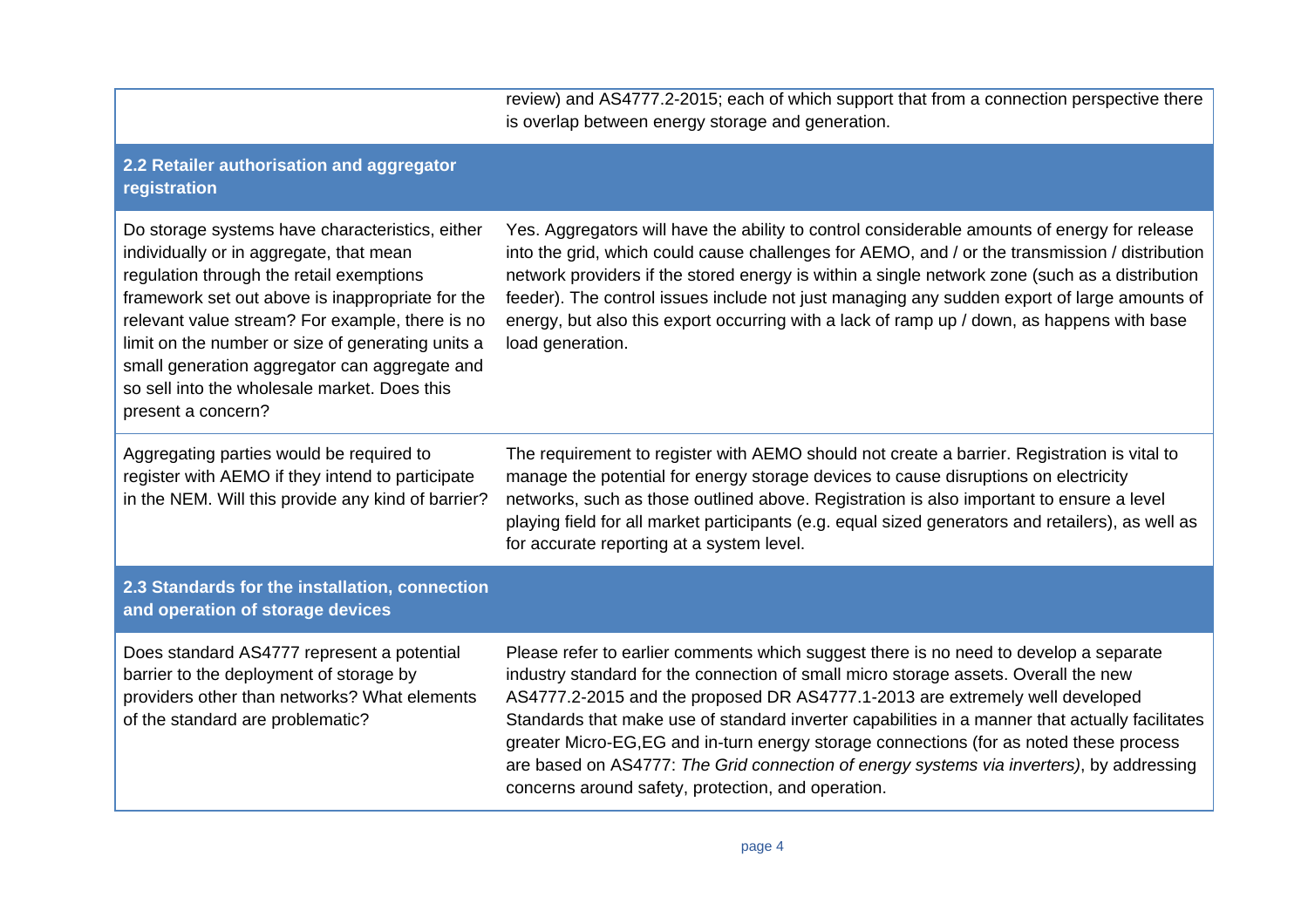### **2.4 Provision of ancillary services**  Should aggregators be able to offer FCAS? If no, why not? Yes. What are the technical or data requirements that would need to be addressed? Aggregators must be able to provide audit services that accurately show the value of that ancillary service at any point in time to ensure they correctly charge for the services provided. **2.5 Preliminary Findings**  Do you agree with these preliminary findings? Ergon Energy: Agrees existing connection processes can accommodate storage behind the meter. However, we disagree that there should be a separate connection offering created for storage connections as this does not align with the AEMC's principle of technology neutrality and will create process duplication and increase cost. - Disagrees that AS4777 provides too much control to DNSPs. The load control provisions are in place to ensure the safe operation of the network and to deliver load control capabilities at the consent of the customer. Also, Ergon Energy agrees with the ENA that the investigation of technical requirements should be undertaken with regard to the operational safety and system security reasons for the technical equipment specifications and remote control requirements. Are there other issues which should be considered? Electric Vehicles (EV) capable of Vehicle to Building (V2B) or Vehicle to Grid (V2G) have not been specifically considered in the paper. While a normal EV will be a load when connected and charging, V2B will be comparable to a non-export EG, and V2G will be equivalent to an export EG. Therefore Ergon Energy's suggests that EVs can be reasonably considered energy storage devices and as a consequence, should be included in the scope of AEMC's review.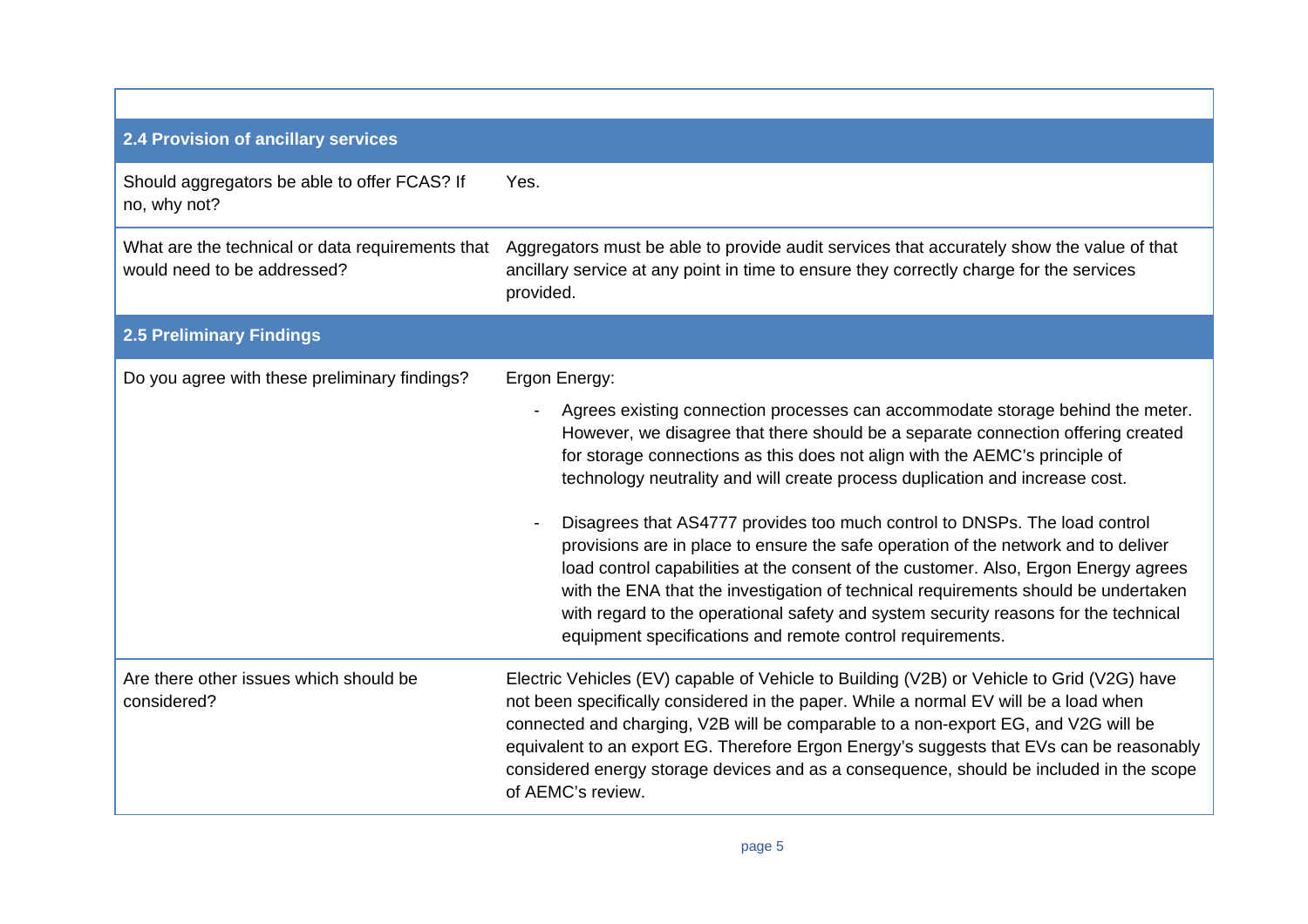#### **1. Network businesses integrating storage**

| Do stakeholders agree that there may be<br>tensions and ambiguities within the distribution<br>service classification framework that would<br>benefit from clarification? | Ergon Energy agrees that there is potential for ambiguity under the current NER definitions,<br>in terms of how they relate to storage assets. Specifically, as noted in the Discussion Paper,<br>despite the AER's interpretation of the NER to mean that services provided from behind the<br>meter at customer premises would fall within the definition of a 'distribution service' (on the<br>basis of the installed assets forming part of a 'distribution system'), the absence of a clear<br>definition in the NER of what constitutes an 'embedded network' arguably renders this issue<br>uncertain. With this in mind, Ergon Energy also agrees with the suggestion in the Discussion<br>Paper that current NER definitions lack certainty in terms of their applicability to the<br>classification of services provided by storage assets. |
|---------------------------------------------------------------------------------------------------------------------------------------------------------------------------|--------------------------------------------------------------------------------------------------------------------------------------------------------------------------------------------------------------------------------------------------------------------------------------------------------------------------------------------------------------------------------------------------------------------------------------------------------------------------------------------------------------------------------------------------------------------------------------------------------------------------------------------------------------------------------------------------------------------------------------------------------------------------------------------------------------------------------------------------------|
| Do these issues relate in particular to the                                                                                                                               | Ergon Energy agrees with the comments made in the ENA submission that a lack of                                                                                                                                                                                                                                                                                                                                                                                                                                                                                                                                                                                                                                                                                                                                                                        |
| potential for development of competition in the                                                                                                                           | certainty over the treatment of service classification issues by the AER is likely to contribute                                                                                                                                                                                                                                                                                                                                                                                                                                                                                                                                                                                                                                                                                                                                                       |
| provision of energy services from storage?                                                                                                                                | to the deferral of otherwise efficient investment by all parties.                                                                                                                                                                                                                                                                                                                                                                                                                                                                                                                                                                                                                                                                                                                                                                                      |
| How should network business-controlled<br>storage on the network be regulated - as<br>standard or alternative control, or other?                                          | In accordance with current economic regulatory practice, the form of regulation should stem<br>from the nature of the service being delivered and who will benefit from the provision of that<br>service. Ergon Energy considers that controlled storage on the network reasonably forms<br>part of 'network support' and 'quality and reliability of supply' services, which benefit all<br>customers, and as such should be regulated as a Standard Control Service.                                                                                                                                                                                                                                                                                                                                                                                 |
| Do stakeholders agree that the current rules<br>applicable to networks are capable of<br>integrating storage?                                                             | Ergon Energy agrees that the current rules applicable to networks appear capable of<br>integrating storage. We also agree with the ENA that the regulatory investment test may<br>require review in the future to provide a sound platform for truly technology agnostic<br>assessments of network and distributed energy resource alternatives.                                                                                                                                                                                                                                                                                                                                                                                                                                                                                                       |
| Is the incentive framework for distribution and                                                                                                                           | No. In fact Ergon Energy considers the incentive framework is supporting the growth of the                                                                                                                                                                                                                                                                                                                                                                                                                                                                                                                                                                                                                                                                                                                                                             |
| transmission businesses creating any barrier to                                                                                                                           | energy storage sector.                                                                                                                                                                                                                                                                                                                                                                                                                                                                                                                                                                                                                                                                                                                                                                                                                                 |
| the deployment of storage where it is cost                                                                                                                                | Prior to wide-scale integration of energy storage important learnings, i.e. through trials, are                                                                                                                                                                                                                                                                                                                                                                                                                                                                                                                                                                                                                                                                                                                                                        |
| effective to do so?                                                                                                                                                       | first required in order to evaluate the reliability and performance of these systems. A key risk                                                                                                                                                                                                                                                                                                                                                                                                                                                                                                                                                                                                                                                                                                                                                       |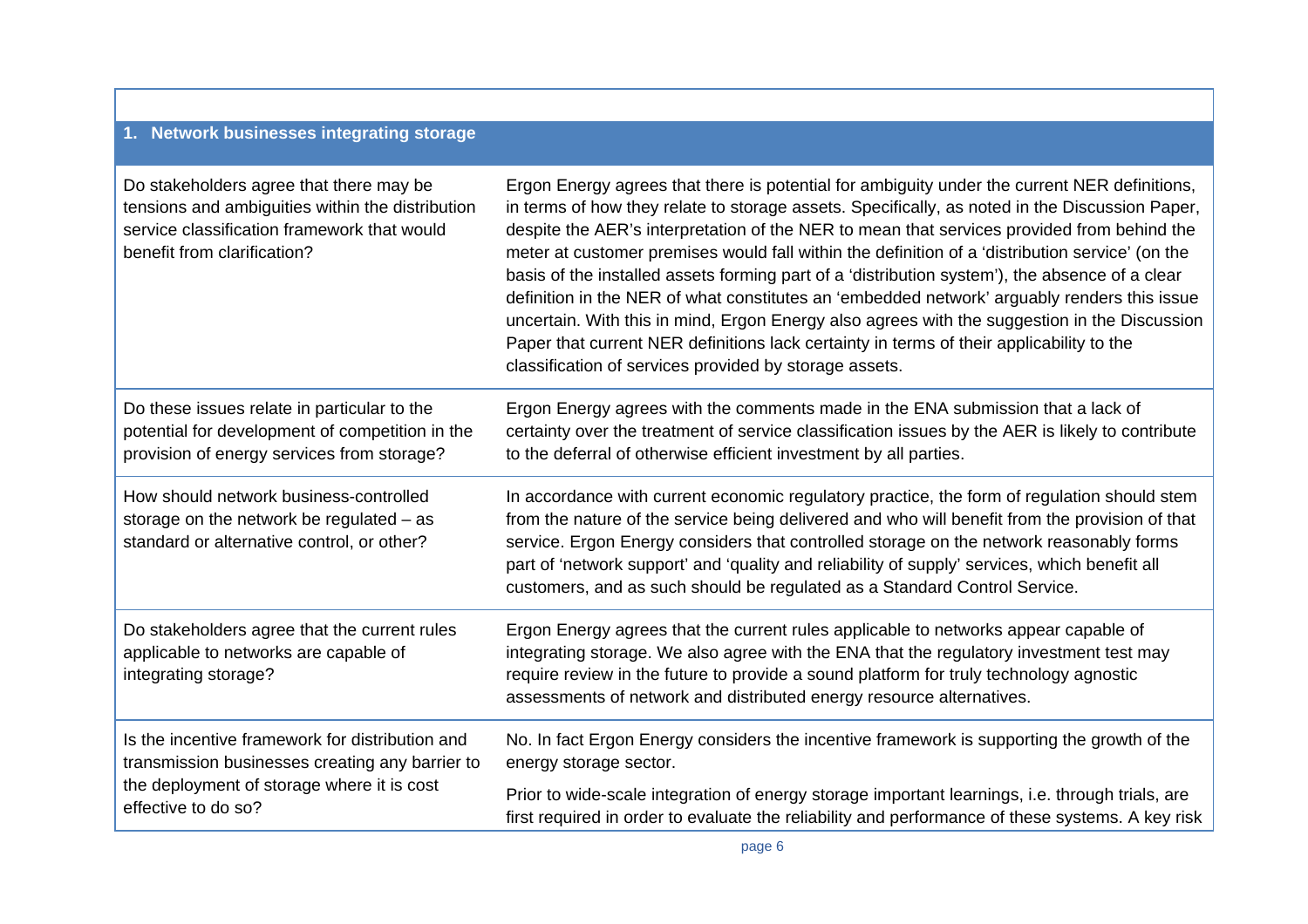|                                                                                                                                                                                                                                                                                              | in utilising storage is that the storage device runs out of capacity prior to addressing the<br>constraint it was installed for, and a network overload event occurs. Trials allow for effective<br>algorithms to be developed which in fact lower the cost of energy storage installations by<br>optimising the size of the system installed, rather than taking the less efficient approach of<br>installing a larger system which costs much more.                                             |
|----------------------------------------------------------------------------------------------------------------------------------------------------------------------------------------------------------------------------------------------------------------------------------------------|---------------------------------------------------------------------------------------------------------------------------------------------------------------------------------------------------------------------------------------------------------------------------------------------------------------------------------------------------------------------------------------------------------------------------------------------------------------------------------------------------|
|                                                                                                                                                                                                                                                                                              | Importantly, the incentive framework supports building capacity in private industry, as<br>DNSPs do not necessarily have the manufacturing or install capability in house for energy<br>storage, and have to contract out. This has allowed a number of Australian energy storage<br>manufacturers, integrators and aggregators to benefit from DNSP project funds in their own<br>capability development.                                                                                        |
| Given the relatively unproven nature of battery<br>storage should it be treated differently to other<br>assets?                                                                                                                                                                              | No. A significant component of the role of a DNSP for the past 100 years has been the<br>management of risks (as with all infrastructure asset managers and operators). As such,<br>DNSPs are well equipped to manage risk based on data, probabilistic analysis and<br>confidence levels and do so in recognition of significant penalties for failure to supply or to<br>meet reliability standards.                                                                                            |
| Are any of the timelines associated with<br>regulatory processes likely to be problematic?<br>For instance are the lead times in the planning<br>process sufficiently long to capture the value of<br>an incremental storage solution as a substitute<br>for traditional network investment? | To the extent that energy storage devices are considered generators, the current<br>requirement for some DNSPs to seek a Ring-Fencing waiver from the AER prior to<br>deployment of such devices for network support and related purposes will represent an<br>additional burden. Development of a nationally consistent approach (i.e. Ring-Fencing<br>Guideline) is required relating to ownership and/or operation of generation or storage in this<br>regard so as to not impede investments. |
| 3.3.1 Network Businesses: Ring-Fencing                                                                                                                                                                                                                                                       |                                                                                                                                                                                                                                                                                                                                                                                                                                                                                                   |
| Would current ring fencing guidelines address<br>any concerns about a TNSP being able to<br>impact the wholesale market or does storage<br>raise unique issues? If changes are required,<br>what are they?                                                                                   | No comment.                                                                                                                                                                                                                                                                                                                                                                                                                                                                                       |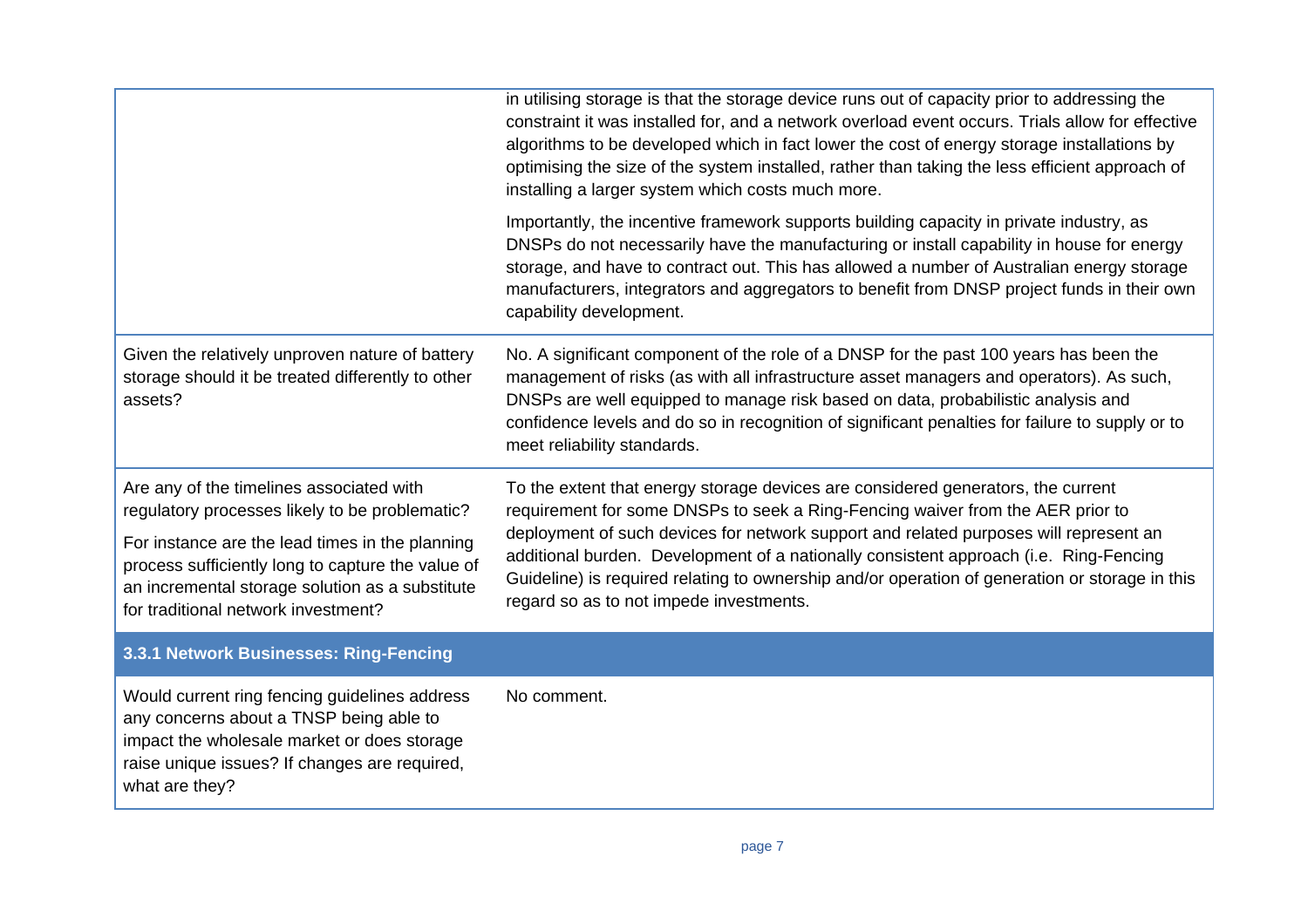| What will be required in the ring fencing<br>guidelines to maximise the benefit of network<br>use of storage?                              | Ergon Energy notes that current jurisdictional guidelines require a review and a nationally<br>consistent approach is required in which Ring-Fencing restrictions on DNSPs owning and/or<br>operating energy storage/generation for network support and related purposes are<br>minimised. Specifically, the use of generation from storage assets to provide network<br>support and quality and reliability of supply services, must be distinguished from other forms<br>of generation that are entered into for commercial gain. As an outcome, there should be no<br>requirement under the Ring-Fencing Guidelines for DNSPs to apply for a waiver to own<br>and/or operate an energy storage device/generator for genuine network support and related<br>purposes |
|--------------------------------------------------------------------------------------------------------------------------------------------|------------------------------------------------------------------------------------------------------------------------------------------------------------------------------------------------------------------------------------------------------------------------------------------------------------------------------------------------------------------------------------------------------------------------------------------------------------------------------------------------------------------------------------------------------------------------------------------------------------------------------------------------------------------------------------------------------------------------------------------------------------------------|
|                                                                                                                                            | This framework would also support DNSPs becoming more familiar with the integration and<br>operation of energy storage, making them more receptive to third party storage for network<br>support, and the connection of behind the meter customer storage.                                                                                                                                                                                                                                                                                                                                                                                                                                                                                                             |
|                                                                                                                                            | In terms of the market, it will also likely increase the uptake of energy storage, particularly in<br>the early stages.                                                                                                                                                                                                                                                                                                                                                                                                                                                                                                                                                                                                                                                |
| What will be required in the ring fencing<br>guidelines to minimise a network business's<br>ability to unduly impact a contestable market? | Refer above comments.                                                                                                                                                                                                                                                                                                                                                                                                                                                                                                                                                                                                                                                                                                                                                  |
| <b>3.3.2 Cost Allocation</b>                                                                                                               |                                                                                                                                                                                                                                                                                                                                                                                                                                                                                                                                                                                                                                                                                                                                                                        |
| The current cost allocation arrangements do not<br>appear to raise any issues in relation to the use<br>of storage assets. Do you agree?   | Yes                                                                                                                                                                                                                                                                                                                                                                                                                                                                                                                                                                                                                                                                                                                                                                    |
| The current shared asset arrangements do not<br>appear to raise any issues in relation to the use<br>of storage assets. Do you agree?      | Yes                                                                                                                                                                                                                                                                                                                                                                                                                                                                                                                                                                                                                                                                                                                                                                    |
| 3.4 Network businesses, Ring Fencing, cost<br>allocation: Preliminary Findings                                                             |                                                                                                                                                                                                                                                                                                                                                                                                                                                                                                                                                                                                                                                                                                                                                                        |

T.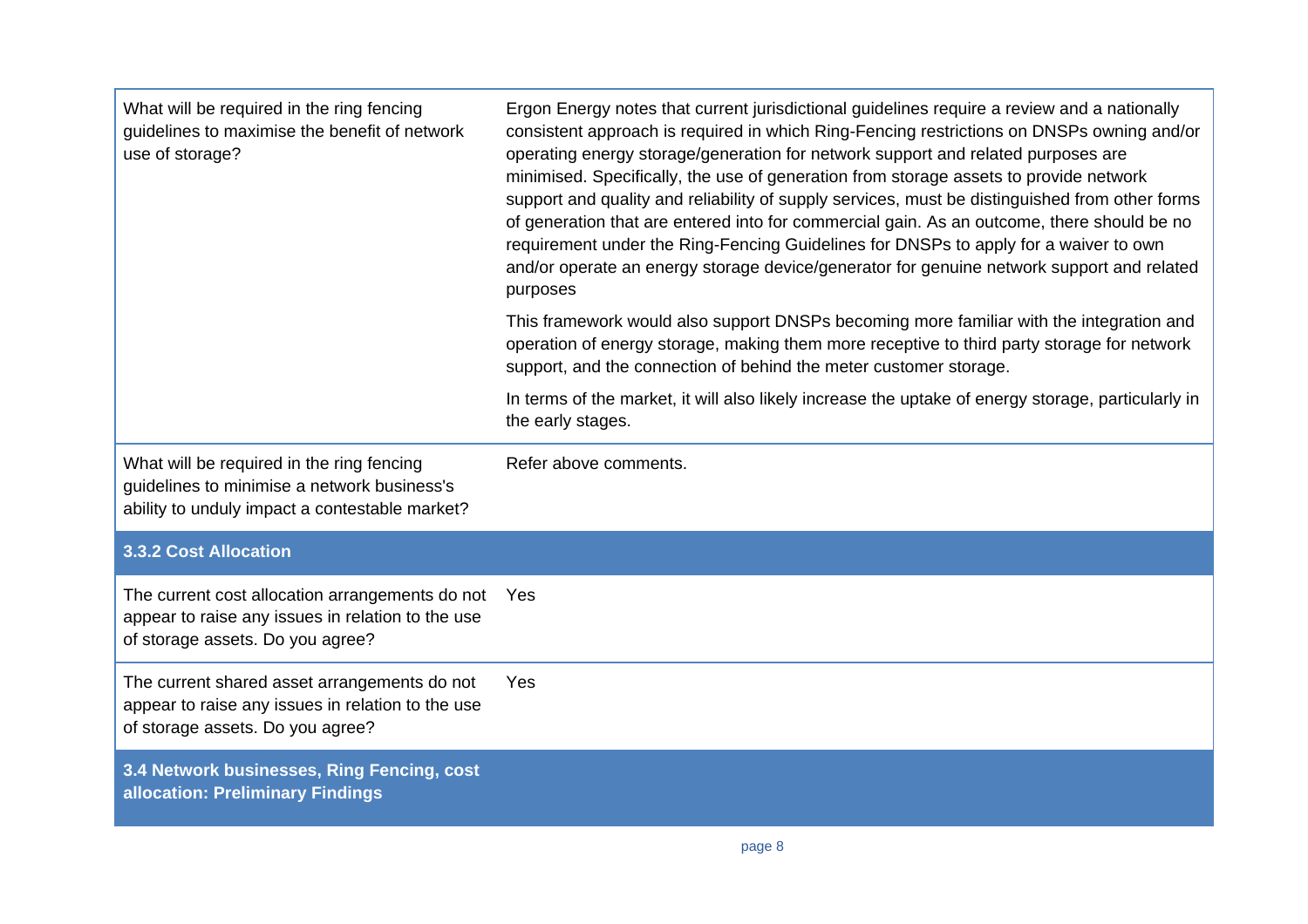Do you agree with these preliminary findings? Service classification

Ergon Energy agrees with the ENA that there is a need for enhanced regulatory certainty and rigour in terms of the application of service classifications relating to energy storage. In particular we note the apparent tension between the AER's current interpretation that a distribution system may stretch beyond the meter, and the AEMC's apparent reliance on the meter as the point of termination of the regulated network. For this reason we also agree with the ENA's proposal that the AEMC and AER jointly undertake future service classification processes on an integrated national basis.

#### Cost recovery

Ergon Energy agrees it is unlikely that networks purchasing storage for their network will prevent the development of a competitive market for storage devices – given the amount of activity by retailers and direct sellers. We also agree with the ENA that the deployment of network owned storage devices behind the meter would also be unlikely to prevent the development of a competitive market in storage, given that energy retail firms and others have already entered the storage and related markets. Furthermore, we agree that no extra powers are needed for the AER to exclude non-proven technologies from the regulated asset base.

Finally, we support the ENA's assertion of the need for such arrangements to be flexible enough to accommodate innovative stand-alone power solutions that reduce total end costs to customers.

#### Ring-Fencing

Ergon Energy broadly supports the existence of a level playing field for investment in, and deployment of, contestable technologies. However, we agree with the ENA that there does not appear to be a strong empirical case for the conclusion that it is 'very important' and that 'strict' provisions are in place, and that the AEMC has pointed to rationales for Ring-Fencing approaches established in the context of generation and retail supply markets, which are then applied by analogy to the emergent storage market. Importantly therefore, the AEMC should not overlook the potential for the benefits of integrating these technologies to be lost through 'strict' Ring-Fencing arrangements.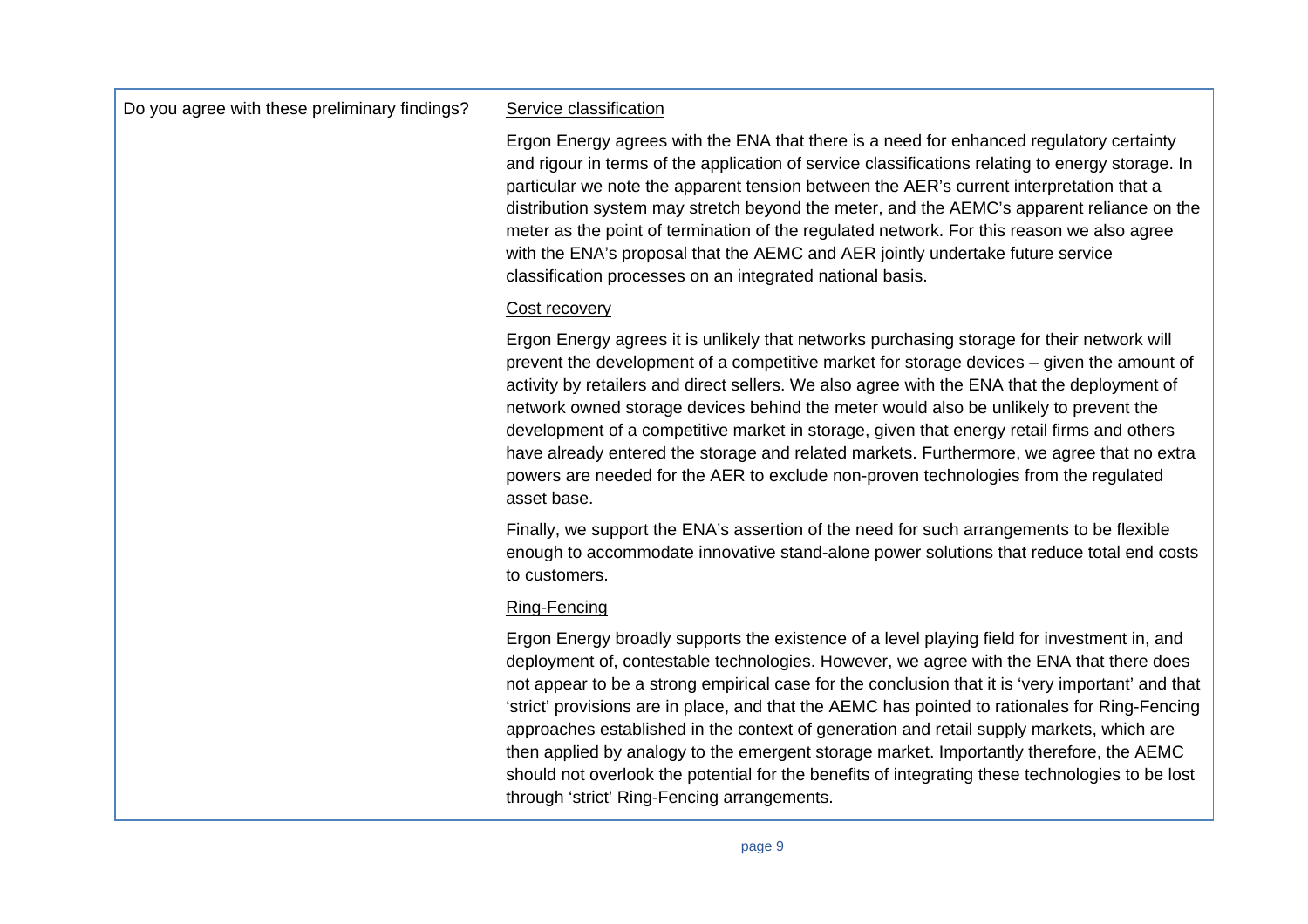| Are there other issues which should be<br>considered?                                                                                                                                                                                                                                                               | No comment.                                                                                                                                                                                                                                                                                                                                                                                                                                                                                                                                                                                                                                                                       |
|---------------------------------------------------------------------------------------------------------------------------------------------------------------------------------------------------------------------------------------------------------------------------------------------------------------------|-----------------------------------------------------------------------------------------------------------------------------------------------------------------------------------------------------------------------------------------------------------------------------------------------------------------------------------------------------------------------------------------------------------------------------------------------------------------------------------------------------------------------------------------------------------------------------------------------------------------------------------------------------------------------------------|
| 2. Ownerships and Control                                                                                                                                                                                                                                                                                           |                                                                                                                                                                                                                                                                                                                                                                                                                                                                                                                                                                                                                                                                                   |
| Are the connection requirements that are being<br>imposed by different distribution businesses for<br>consumer- or retailer-controlled storage being<br>used as a barrier? If so, how?                                                                                                                              | Please refer to earlier comments. Ergon Energy is not aware of any DNSP imposing<br>connection requirements that would be a barrier to storage.                                                                                                                                                                                                                                                                                                                                                                                                                                                                                                                                   |
|                                                                                                                                                                                                                                                                                                                     | Specifically, in the case of the joint Ergon Energy / Energex connection requirements for<br>Micro EGs and EGs, there are no provisions that require control or impose technical<br>requirements in excess of AS4777 standard capability. Where requirements are set - such<br>as non-unity powerfactor – this is in-built inverter capability and imposes no additional cost<br>etc. Furthermore, while the requirement for non-export capability may come at an additional<br>cost to the customer, this is not a mandatory option, and may in fact be of benefit to the<br>customer as the system will not require a technical assessment prior to approval for<br>connection. |
|                                                                                                                                                                                                                                                                                                                     | In the >30 kilowatt (kW) range, Ergon Energy leverages International Electro-technical<br>Commission standards for protection capability in order to allow for flexibility in solutions.                                                                                                                                                                                                                                                                                                                                                                                                                                                                                          |
| Does the ongoing degree of control that is being<br>required by distribution businesses for<br>consumer- or retailer-controlled storage<br>represent a genuine safety, security or reliability<br>need, or is it more appropriately a network<br>interest that should be negotiated or signalled<br>through prices? | As noted earlier in this submission, Ergon Energy disagrees with the suggestion in the<br>Discussion Paper regarding the 'control' that AS4777 would provide to DNSPs.                                                                                                                                                                                                                                                                                                                                                                                                                                                                                                            |
|                                                                                                                                                                                                                                                                                                                     | Ergon Energy is not aware of any DNSP that requires control of Micro EGs or EGs (>30kW<br>to 5 megawatts (MW)), unless the generator is being directly used for network support, and<br>consequently that the generator is receiving network support payments for the value the<br>control provides.                                                                                                                                                                                                                                                                                                                                                                              |
|                                                                                                                                                                                                                                                                                                                     | Control, such as that proposed through AS4777 with DRED, would be best managed as an<br>option through price signals or negotiation, like other loads (e.g. hot water, pool pumps, air-<br>conditioning). However, pricing signals by themselves will not deliver the optimal outcome.<br>Tariff signals plus voluntary control will increase the value of storage dramatically for the<br>network, the retailer and the customer, increasing the importance of the voluntary control<br>provisions in AS4777.                                                                                                                                                                    |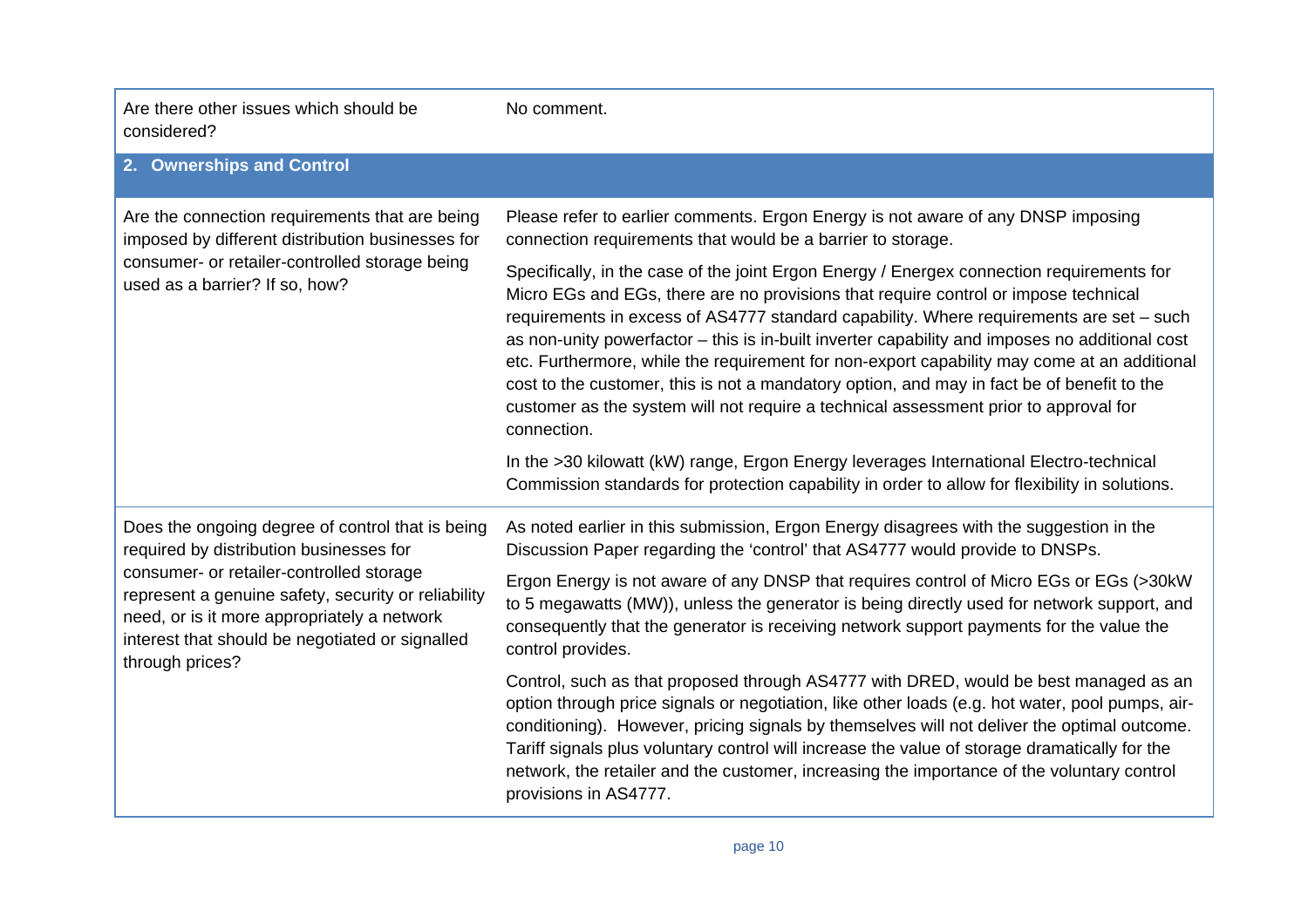| 4.1.7 Ownership and control: Preliminary<br><b>Findings</b>   |                                                                                                                                                                                                                                                                                                                                                                                                                                                                                                                                                                                                                                                                                          |
|---------------------------------------------------------------|------------------------------------------------------------------------------------------------------------------------------------------------------------------------------------------------------------------------------------------------------------------------------------------------------------------------------------------------------------------------------------------------------------------------------------------------------------------------------------------------------------------------------------------------------------------------------------------------------------------------------------------------------------------------------------------|
| Do you agree with these preliminary findings?                 | Ergon Energy agrees that control of storage devices should, in all but a narrow band of<br>circumstances related to system security and safety, be based on market price signals.<br>However, we agree with the ENA that there is a need to clarify exactly what 'market-based<br>prices' means in this context. From Ergon Energy's perspective, we consider the term<br>'market-based price signals', should be broadly defined to enable flexibility and innovation,<br>and not restrict control of storage devices to just retailer hedging opportunities or daily tariff<br>price signals.                                                                                          |
| Are there other issues which should be<br>considered?         | No.                                                                                                                                                                                                                                                                                                                                                                                                                                                                                                                                                                                                                                                                                      |
| 4.2.1 Competitive neutrality - Preliminary<br><b>Findings</b> |                                                                                                                                                                                                                                                                                                                                                                                                                                                                                                                                                                                                                                                                                          |
| Do you agree with these preliminary findings?                 | Ergon Energy agrees that storage is a contestable service and the participation of network<br>businesses in the market must be done on a level playing field with other market<br>participants. Furthermore, while we support the AEMC's position that it would not<br>recommend any policy decisions to actively encourage the deployment of storage by<br>networks in contravention of a framework that assumes that competitive energy activities<br>should be market-led, we agree with the ENA that the AEMC should broaden its<br>recommendation to not supporting any policy decisions to actively encourage deployment of<br>storage on any basis other than market-led rollout. |
|                                                               | Ergon Energy agrees with the conclusion that it will be important to monitor and adjust Ring-<br>Fencing approaches over time. As noted by the ENA, it is not clear that present<br>arrangements will achieve this, given that most networks are operating under Ring-Fencing<br>rules set more than a decade ago, for the purpose of governing a DNSP's involvement in<br>the retail supply and wholesale market.                                                                                                                                                                                                                                                                       |
|                                                               | Ergon Energy does not agree with a restriction on DNSP managed behind-the-meter<br>storage. As noted earlier in this submission, we consider that a simple prohibition on                                                                                                                                                                                                                                                                                                                                                                                                                                                                                                                |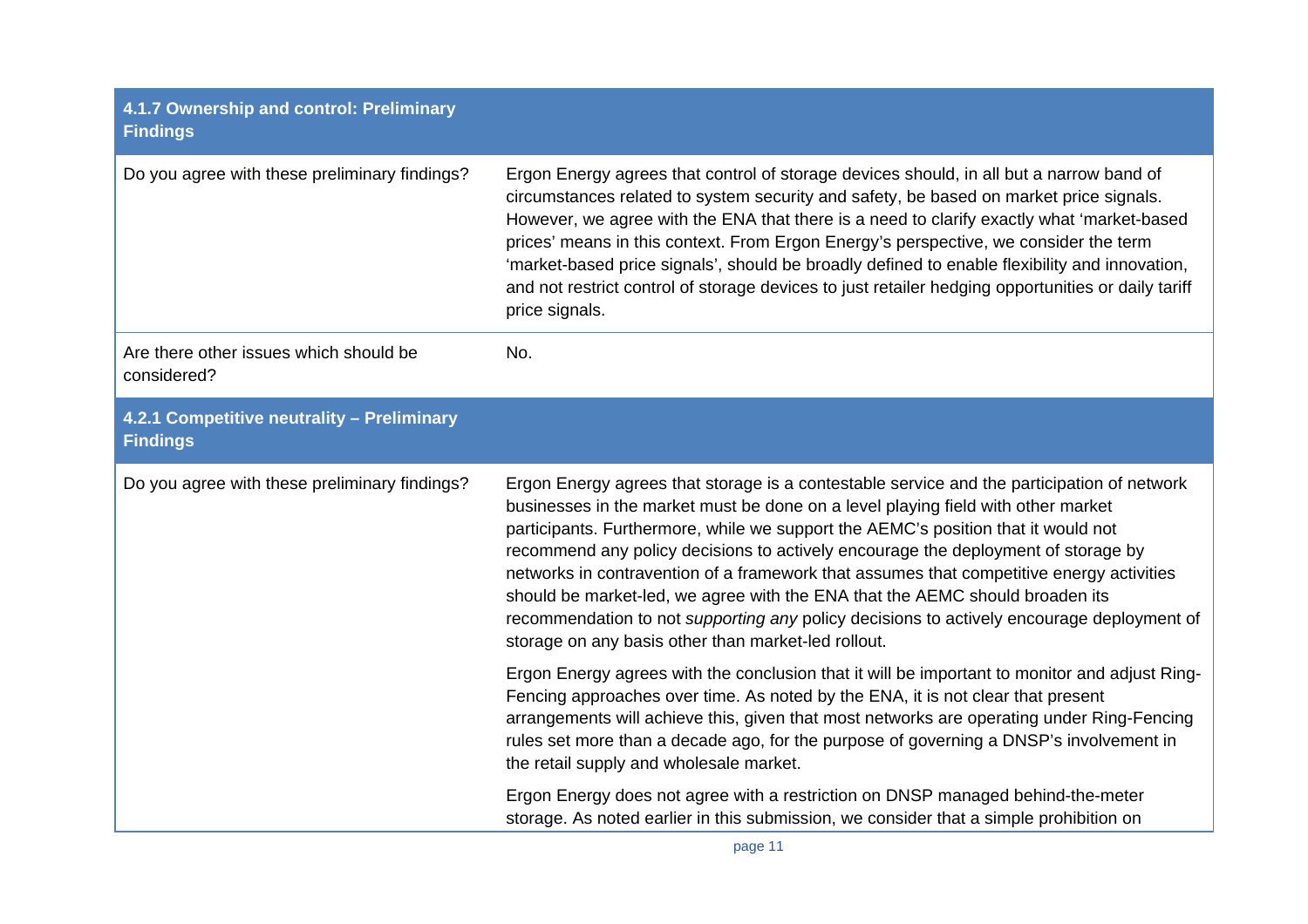|                                                                                                                                                                                                                                                                                          | network control or ownership of storage behind the meter may result in a loss of benefits to<br>all customers. Furthermore, as noted by the ENA, such a foreclosing prohibition also<br>appears at odds with the AER's contention that the distribution system extends behind the<br>meter.                                                                                                                                                                               |
|------------------------------------------------------------------------------------------------------------------------------------------------------------------------------------------------------------------------------------------------------------------------------------------|---------------------------------------------------------------------------------------------------------------------------------------------------------------------------------------------------------------------------------------------------------------------------------------------------------------------------------------------------------------------------------------------------------------------------------------------------------------------------|
| Are there other issues which should be<br>considered?                                                                                                                                                                                                                                    | No comment.                                                                                                                                                                                                                                                                                                                                                                                                                                                               |
| 5. Storage at the wholesale electricity level                                                                                                                                                                                                                                            |                                                                                                                                                                                                                                                                                                                                                                                                                                                                           |
| Is more clarity required in the definition of a<br>'generating unit'? If so, what changes would be<br>necessary? How would such changes be<br>necessary to preserve the registration<br>requirements and eligibility criteria currently in<br>place for generators?                      | As noted earlier in our submission, Ergon Energy considers energy storage, which is quite<br>multi-functional in nature, should be given its own definition in the NER, so as not to<br>constrain the technology within a rapidly evolving market, which has typically considered<br>generation as a single functioning concept.                                                                                                                                          |
| Are current registration requirements<br>appropriate for storage that may be used both<br>as generation and load? Should a person<br>operating storage to both buy and sell electricity<br>through the spot market be required to register<br>as both a market customer and a generator? | Ergon Energy agrees that the current registration requirements for storage that may be used<br>both as generation and load are appropriate. Furthermore, we agree that a person operating<br>storage to both buy and sell electricity through the spot market should be required to register<br>as both a market customer and a generator. However, a streamlined process could be<br>created to facilitate those two levels of registration for parties that require it. |
| Do you see any issues with the current<br>connections framework? For storage as a<br>generator? For storage as a load?                                                                                                                                                                   | No.                                                                                                                                                                                                                                                                                                                                                                                                                                                                       |
| Do performance standards represent a barrier<br>to storage connection? For storage as a<br>generator? For storage as a load?                                                                                                                                                             | No.                                                                                                                                                                                                                                                                                                                                                                                                                                                                       |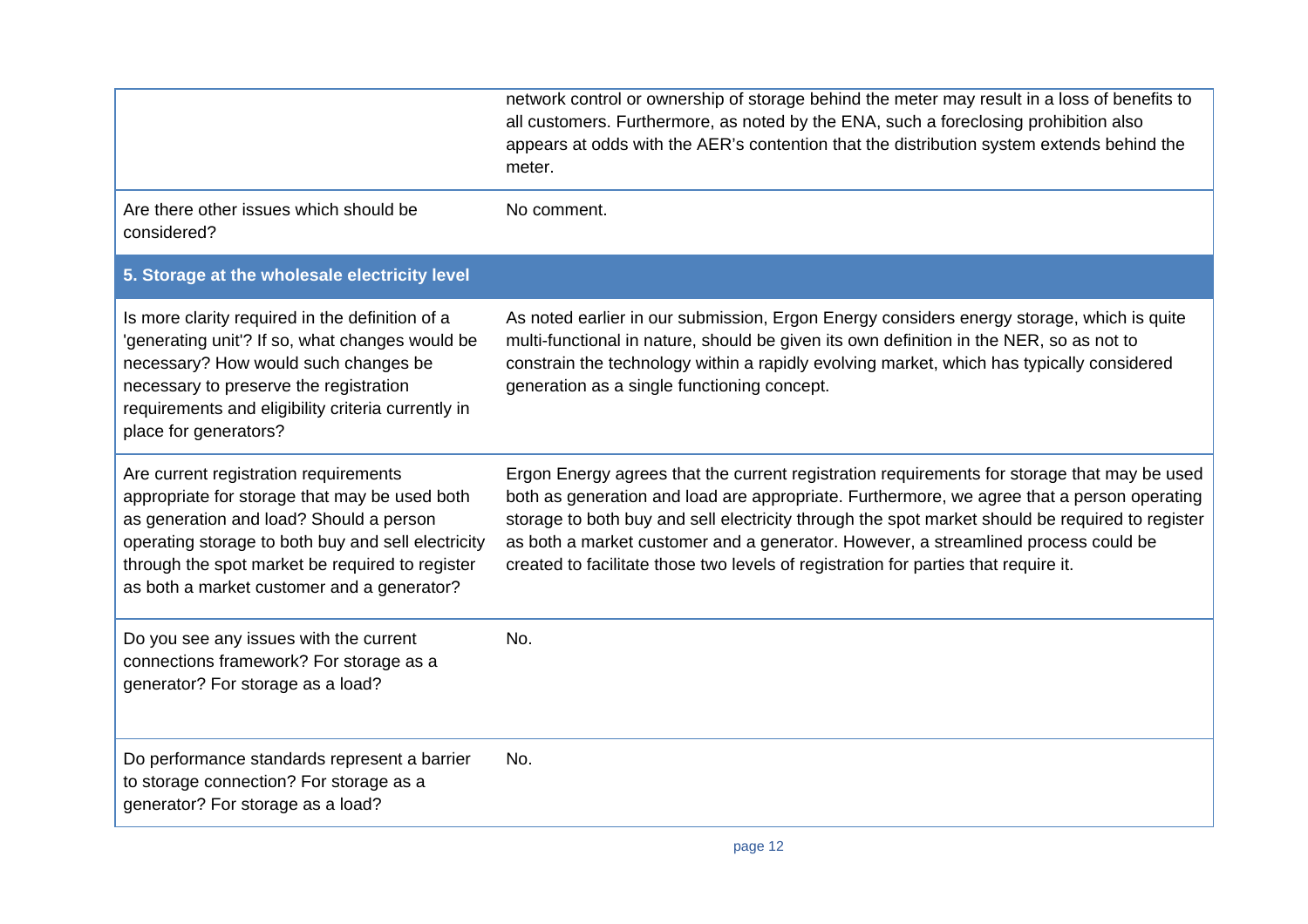| 5.3 Charges and 5.4 Ancillary services                                                                                                                                                                                                          |                                                                                                                                                                                                                                                                                                                                                                                                                          |
|-------------------------------------------------------------------------------------------------------------------------------------------------------------------------------------------------------------------------------------------------|--------------------------------------------------------------------------------------------------------------------------------------------------------------------------------------------------------------------------------------------------------------------------------------------------------------------------------------------------------------------------------------------------------------------------|
| Is there anything unique about the use of<br>storage devices that makes the existing<br>arrangements regarding fees/charges for<br>participation in the NEM not fit for purpose?                                                                | No comment.                                                                                                                                                                                                                                                                                                                                                                                                              |
| What are the implications of current<br>arrangements for ancillary service provision and<br>cost recovery for storage?                                                                                                                          | Please refer to previous comments regarding ancillary services, in which Ergon Energy<br>recommends a balanced approach to these services is taken to ensure electricity customers<br>are allowed access to the full value streams of new technologies.                                                                                                                                                                  |
| Are there other services that could potentially be<br>provided by storage – such as a substitute for<br>inertia through very fast response services -<br>and does a lack of a market for these represent<br>a potential barrier or opportunity? | No comment.                                                                                                                                                                                                                                                                                                                                                                                                              |
| 5.5 Charges and ancillary services:                                                                                                                                                                                                             |                                                                                                                                                                                                                                                                                                                                                                                                                          |
| <b>Preliminary Findings (p86)</b>                                                                                                                                                                                                               |                                                                                                                                                                                                                                                                                                                                                                                                                          |
| Do you agree with these preliminary findings?                                                                                                                                                                                                   | Ergon Energy agrees that there is no need for a new category of registered participant to be<br>introduced for persons operating a storage device. Specifically, consistent with the findings,<br>a person seeking to participate in the NEM using a storage device should be registered<br>according to the value stream from the storage device in relation to which that person<br>intends to participate in the NEM. |
| Are there other issues which should be<br>considered?                                                                                                                                                                                           | No.                                                                                                                                                                                                                                                                                                                                                                                                                      |
| <b>Other Issues</b>                                                                                                                                                                                                                             | <b>Comment</b>                                                                                                                                                                                                                                                                                                                                                                                                           |
| <b>Topic</b>                                                                                                                                                                                                                                    |                                                                                                                                                                                                                                                                                                                                                                                                                          |